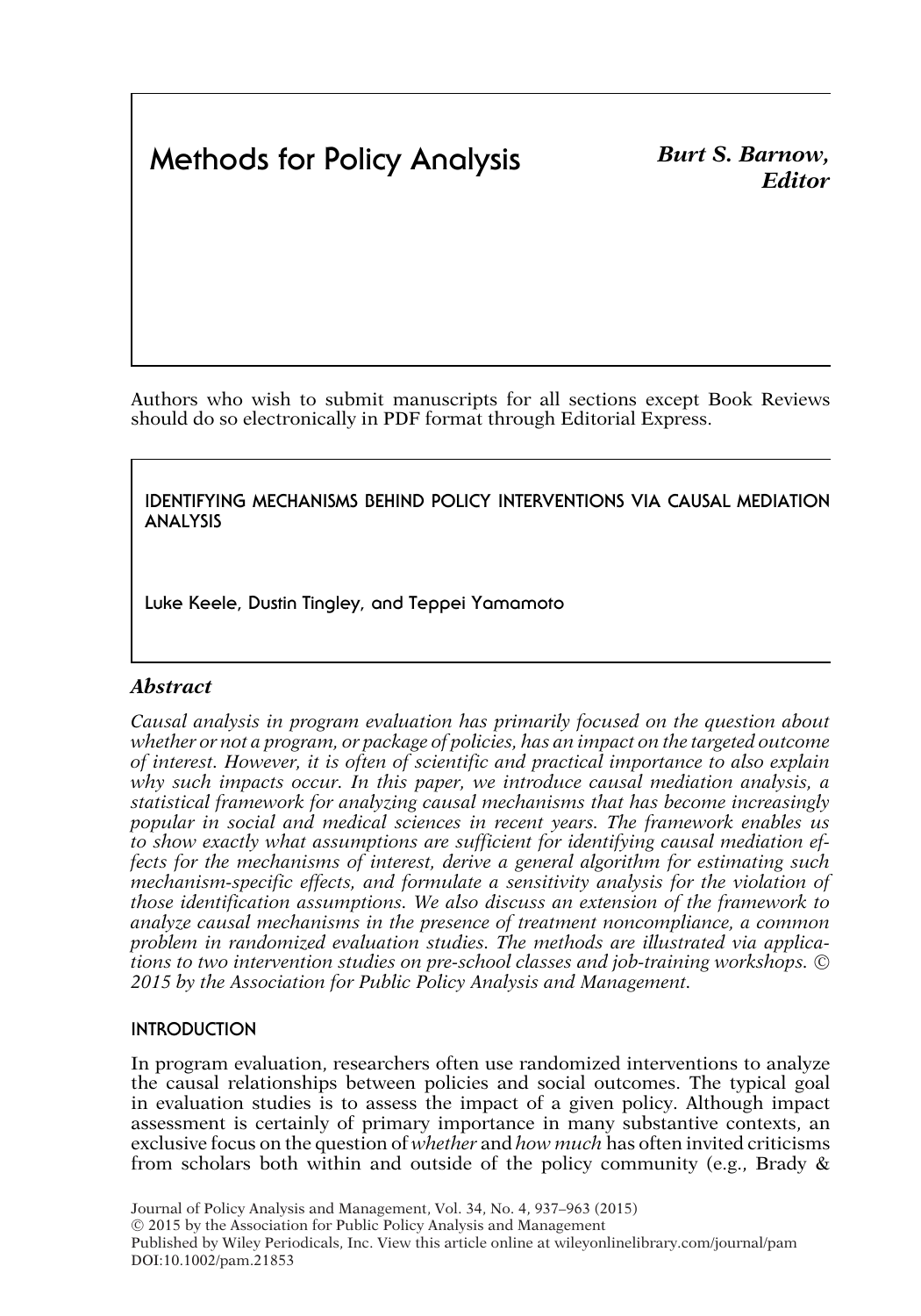Collier, 2004; Deaton, 2010a, 2010b; Heckman & Smith, 1995; Skrabanek, 1994). Rather, it is often of both scientific and practical interests to explain *why* a policy intervention works (Bloom, 2006, p. 18). Answering such questions will not only enhance the understanding of causal mechanisms behind the policy, but may also enable policymakers to prescribe better policy alternatives.

In this paper, we introduce a statistical framework for the analysis of causal mechanisms that is becoming increasingly popular in many disciplines of social and medical sciences, including epidemiology, psychology, and political science (Greenland & Robins, 1994; Imai et al., 2011; Jo, 2008). This framework, often referred to as *causal mediation analysis* in the recent literature on causal inference, defines a mechanism as a process where a causal variable of interest, that is, a treatment, influences an outcome through an intermediate variable, which is referred to as a mediator. The goal in such analysis is to decompose the total treatment effect on the outcome into the indirect and direct effects. In this type of analysis, the indirect effect reflects one possible explanation for why the treatment works, and the direct effect represents all other possible explanations.

While the statistical analysis of causal mechanisms has not historically been widespread in economics and public policy, there has recently been increasing awareness of the importance of mechanisms in policy analysis. Indeed, a recent review article highlights how understanding mechanisms in policy analyses plays a "crucial and underappreciated role" (Ludwig, Kling, & Mullainathan, 2011, p.20). A recent speech by the president of the William T. Grant Foundation noted how "(t)he next generation of policy research in education will advance if it offers more evidence on mechanisms so that the key elements of programs can be supported, and the key problems in programs that fail to reach their goals can be repaired" (Gamoran, 2013). A recent special issue of the *Journal of Research on Educational Effectiveness* focused on mediation analyses. The lead editorial to this special issue noted that "such efforts (in mediation analysis) are fundamentally important to knowledge building, hence should be a central part of an evaluation study rather than an optional 'add-on'" (Hong, 2012). In the large literature on neighborhood effects, recent work has called for an increased focus on mechanisms (Galster, 2011; Harding et al.,  $2011$ <sup>1</sup>.

The primary goal of the current paper is to provide an outline of recent theoretical advances on causal mediation analysis and discuss their implications for the analysis of mechanisms behind social and policy interventions with empirical illustrations. Below, we discuss three important aspects of investigating causal mechanisms in the specific context of program evaluation. First, we outline the assumptions that are sufficient for identifying a causal mechanism from observed information. A clear understanding of the key assumption at a minimum provides important insights into how researchers should design their studies to increase the credibility of the analysis. The identification result we present is nonparametric, in the sense that it is true regardless of the specific statistical models chosen by the analyst in a given empirical context. This result has led to a flexible estimation algorithm that helps policy analysts since it allows for a range of statistical estimators unavailable in previous approaches to mediation (Imai, Keele, & Tingley, 2010a).

Second, we discuss how sensitivity analyses can be used to probe the key assumption in causal mediation analysis. Sensitivity analysis is a general framework for investigating the extent to which substantive conclusions rely on key assumptions (e.g., Rosenbaum, 2002b). Sensitivity analysis is essential in causal mediation

<sup>1</sup> Recent examples of empirical research focusing on causal mechanisms in policy analysis include Flores and Flores-Lagunes (2009) and Simonsen and Skipper (2006).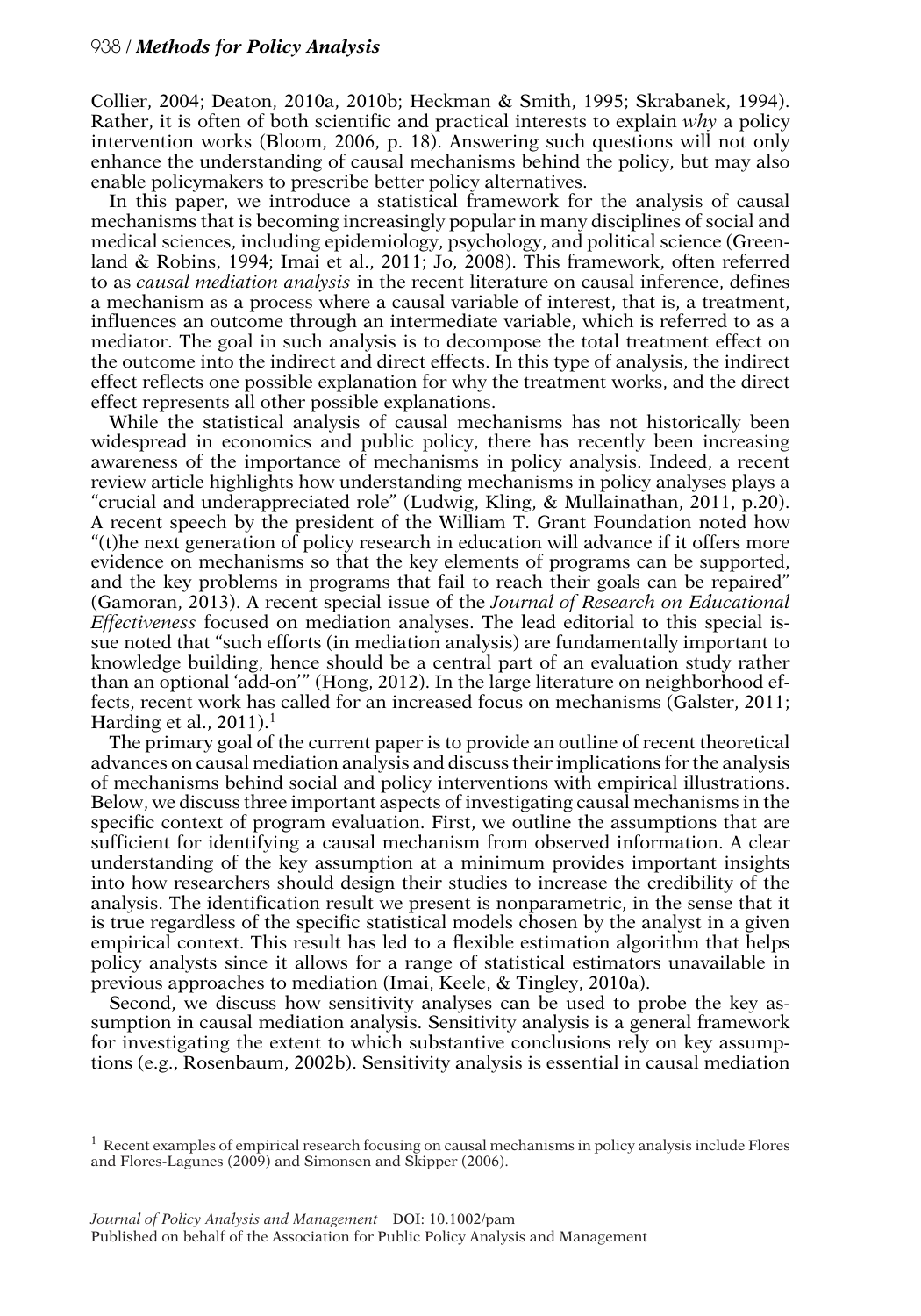analysis because, unlike the identification of total treatment effects, identifying direct and indirect effects requires assumptions that are not simply satisfied by randomizing the treatment. This implies that, although studies can be designed to enhance the plausibility of those assumptions, it is fundamentally impossible to guarantee their satisfaction. Thus, sensitivity analysis consists of a crucial element of causal mediation analysis by allowing policy analysts to report how strongly their conclusions rely on those assumptions, rather than hiding behind them.

Third, we engage with the problem of treatment noncompliance, an issue that is of central importance in policy analysis but has been understudied in the methodological literature on causal mechanisms. Noncompliance with assigned treatment status is widespread in policy intervention studies (Hill, Waldfogel, & Brooks-Gunn, 2002; Magat, Payne, & Brucato, 1986; Puma & Burstein, 1994), and policy analysts are often interested in causal mechanisms behind interventions in the presence of noncompliance. For example, in a recent study reported in this journal, Wolf et al. (2013) investigate the effects of offers to participate in the District of Columbia's Opportunity Scholarship Program on various educational outcomes and speculate about the potential mechanisms driving those effects by highlighting several possibilities (p. 266). The study suffered from the problem of noncompliance because the offers were not always accepted. Ignoring the noncompliance problem and analyzing those mechanisms with standard techniques would have lead to biased inferences. Below, we outline how the intention-to-treat (ITT) effect of the treatment assignment and the average treatment effect on the treated units (ATT) may be decomposed into the direct and indirect effects under the assumptions similar to those commonly made in the instrumental variables (IVs) literature (Angrist, Imbens, & Rubin, 1996).

To help make abstract concepts concrete, we present original analyses of two wellknown policy interventions. In the first application, we analyze data from the Perry Preschool project (Schweinhart & Weikart, 1981). We focus on the causal mechanisms behind the impact of this early education program on high school graduation rates, an outcome that has never been examined in previous research, including a recent study focusing on indirect effects by Heckman and Pinto (2014). In the second application, we analyze data from the JOBS II job-training intervention (Vinokur, Price, & Schul, 1995). The JOBS II study is one intervention where a large component of the study was devoted to understanding causal mechanisms and a number of studies have conducted mediation analyses using data from this randomized trial (Imai, Keele, & Tingley, 2013; Jo, 2008; Vinokur & Schul, 1997). However, previous analyses have not accounted for the widespread levels of noncompliance that were present in JOBS II. Below, we demonstrate how noncompliance has important implications for a mediation analysis of the data from JOBS II.

The rest of the paper proceeds as follows. In the next section, we describe the two empirical examples that showcase the importance of understanding the causal mechanisms present in policy interventions. Then we lay out our statistical approach to causal mediation analysis and illustrate the approach with the first example. Next, we extend our approach to the setting where there is treatment noncompliance, and we analyze the second example to illustrate the approach. Finally, we conclude and discuss a variety of practical considerations that our paper gives rise to, including issues of cost and ethical considerations.

## **EXAMPLES OF CAUSAL MECHANISMS IN PROGRAM EVALUATION**

We first introduce the two empirical examples we use as illustrations to motivate the concepts. In the first application, we use data from the Perry Preschool Project randomized trial. The Perry project was a preschool program targeted at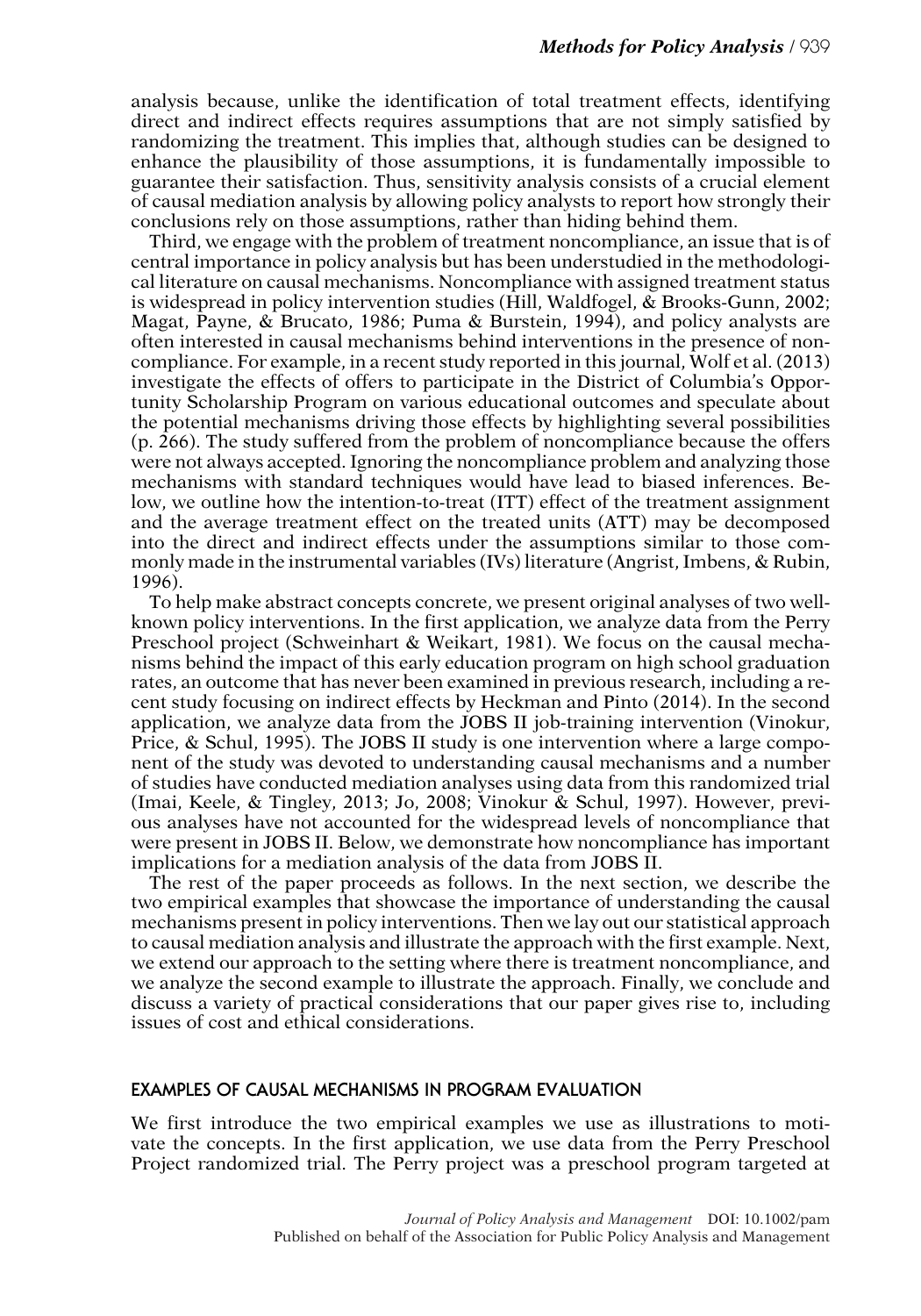disadvantaged African American children during the mid-1960s in Ypsilanti, Michigan. The Perry program was designed to test the effect of preschool classes on a wide range of outcomes. Participants all entered at age 3. The first cohort participated for one year, and the second cohort participated for two years. Following Heckman et al. (2010a, 2010b) we ignore dose and measure treatment as a binary indicator. Heckman et al. (2010a, 2010b) have shown that the Perry program affected a diverse set of outcomes including income and criminal behavior later in life. One remarkable aspect of the Perry program is that it appears to have produced beneficial effects such as higher incomes, better educational outcomes, better health, and lower levels of criminality at later ages. A standard analysis of data can only reveal that the Perry program had such impacts on those who participated. These estimates, however, tell us nothing about *why* the Perry program worked. Did the preschool program change intermediate covariates such as cognitive ability that in turn produced these outcomes? A mediation analysis can provide some evidence for why a preschool intervention had lasting effects on outcomes measured many years later. Here, we focus on the question of how much of the Perry program effect on children's high school graduation rate can be attributed to the fact that the treatment increased cognitive ability at an early age. Evidence for a mechanism would suggest that future interventions might accentuate the aspects of the Perry project designed to increase cognitive ability. Here, our goal is to uncover a mechanism that has not been discovered.

In the second application, we use data from the Job Search Intervention Study (JOBS II; (Vinokur, Price, & Schul, 1995; Vinokur & Schul, 1997). JOBS II was a randomized job-training intervention for unemployed workers. The program was designed with two goals in mind: to increase reemployment for those unemployed and improve the job seeker's mental health. Later analysis found that the JOBS II intervention did in fact increase employment outcomes and improve mental health (Vinokur, Price, & Schul, 1995). What explains the effects of the program on employment and mental health? The study analysts hypothesized that workshop attendance would lead to increases in employment and mental health by improving confidence in job-search ability (Vinokur, Price, & Schul, 1995; Vinokur & Schul, 1997). Because the intervention was specifically designed to improve employment outcomes by enhancing the participants' mental well-being, it is of theoretical interest to analyze whether its overall effect can be attributed to improvement in indicators of mental attitude such as self-confidence. If, on the other hand, the total treatment effect is found to be predominantly due to the direct effect, it may be concluded that the effect of the intervention was primarily through other channels, including the acquisition of more technical job-search skills. Again, like the Perry intervention, the JOBS treatment is multifaceted. Evidence for a mechanism suggest that future intervention should emphasize elements that improve confidence. Here, our goal is to question conclusions from a previously discovered mechanism.

Like in many policy interventions, noncompliance with assigned treatment status was a common feature of the JOBS II study. Indeed, a substantial proportion of those assigned to the intervention failed to participate in the job-training seminars, while those assigned to the control group were not given access to the treatment. While those assigned to control could have sought out other similar job services, they could not access the JOBS II intervention, and given the novelty of JOBS II, it is unlikely similar services were available. Because the workers in the treatment group selected themselves into either participation or nonparticipation in job-skills workshops, identification of causal relationships requires additional assumptions. In fact, as we highlight below, such noncompliance creates more complications for the identification of causal mechanisms than for the analysis of total treatment effects.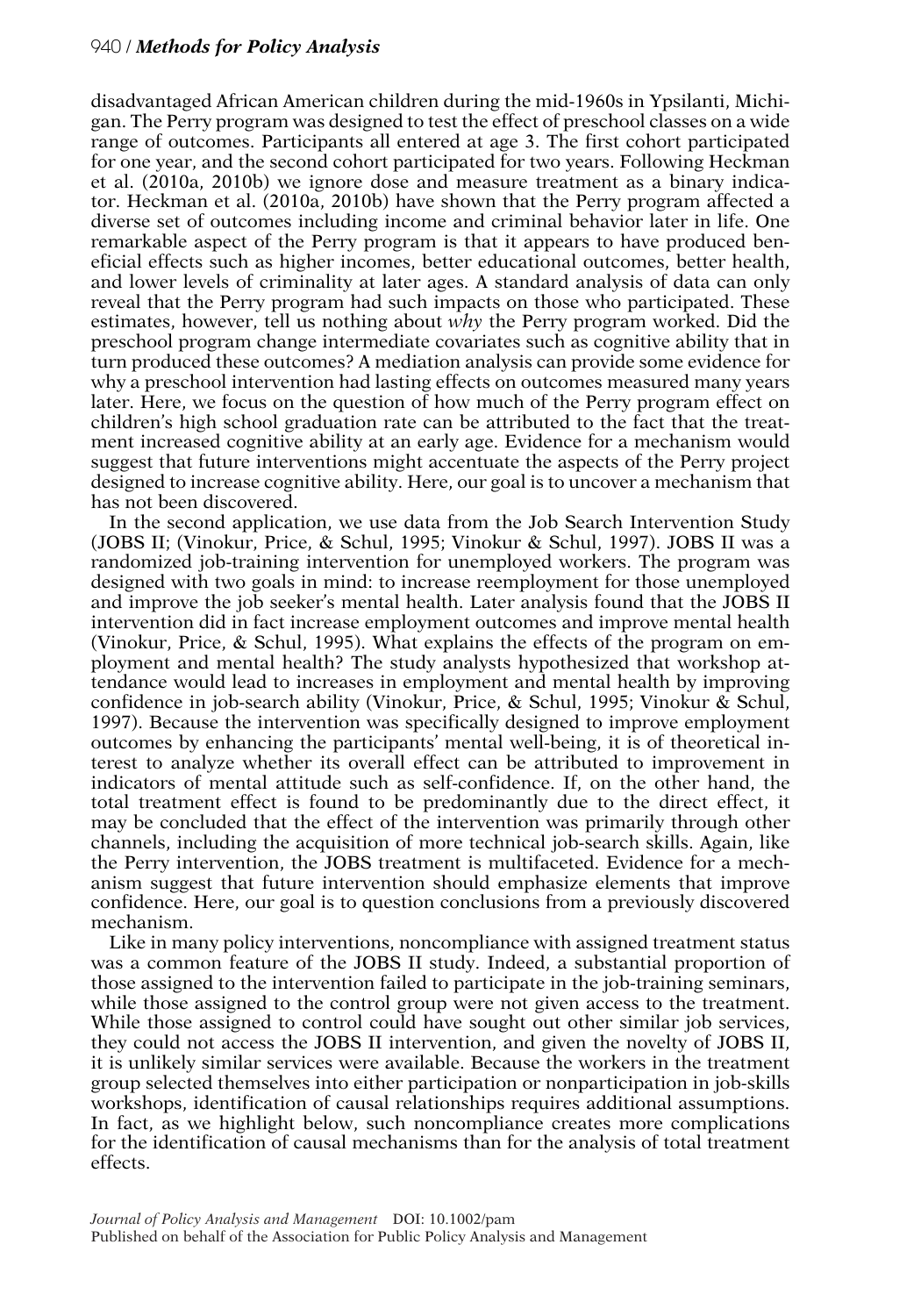## **FRAMEWORK FOR CAUSAL MECHANISM RESEARCH IN POLICY ANALYSIS**

Following prior work (e.g., Glynn, 2008; Imai, Keele, & Yamamoto, 2010c; Pearl, 2001; Robins & Greenland, 1992), we use the potential outcomes framework (e.g., Holland, 1986) to define causal mediation effects. Without reference to specific statistical models, the potential outcomes framework clarifies what assumptions are necessary for valid calculation of causal mediation effects. This framework also enables the formal analysis of a situation that is of specific interest to policy analysts, treatment noncompliance, the issue we take up later.

## **Potential Outcomes and Causal Effects**

The causal effect of a policy intervention can be defined as the difference between one potential outcome that would be realized if the subject participated in the intervention, and the other potential outcome that would be realized if the subject did not participate. Formally, let  $T_i$  be a treatment indicator, which takes on the value of 1 when unit *i* receives the treatment and 0 otherwise. We here focus on binary treatment for simplicity, but the methods can be extended easily to nonbinary treatment (see Imai, Keele,  $\&$  Tingley, 2010a). We then use  $Y_i(t)$  to denote the potential outcome that would result when unit *i* is under the treatment status *t*. <sup>2</sup> The outcome variable is allowed to be any type of random variable (continuous, binary, categorical, etc.). Although there are two potential outcomes for each subject, only the one that corresponds to his or her actual treatment status is observed. Thus, if we use  $Y_i$  to denote the observed outcome, we have  $Y_i = Y_i(T_i)$  for each *i*. For example, in the Perry project,  $T_i = 1$  if child *i* is assigned to the preschool program and  $T_i = 0$  if not. Here,  $Y_i(1)$  represents whether child *i* graduates from high school if she is in the program and  $Y_i(0)$  is the potential high school graduation indicator for the same student not in the program.

Under the potential outcomes framework, the causal effect of  $T_i$  on the outcome is typically defined as difference in the two potential outcomes,  $\tau_i \equiv Y_i(1) - Y_i(0)$ . Of course, this quantity cannot be identified because only either  $Y_i(1)$  or  $Y_i(0)$  is observable. Thus, researchers often focus on the identification and estimation of the average causal effect, which is defined as  $\bar{\tau} \equiv \mathbb{E}(Y_i(1) - Y_i(0))$  where the expectation is taken with respect to the random sampling of units from a target population.<sup>3</sup> In a randomized experiment like the Perry project,  $T_i$  is statistically independent of  $(Y_i(1), Y_i(0))$  because the probability of receiving the treatment is unrelated to the characteristics of units; formally, we write  $(Y_i(1), Y_i(0)) \perp T_i$ . When this is true, the average causal effect can be identified as the observed difference in mean outcomes between the treatment and control groups, since  $\mathbb{E}(Y_i(1) - Y_i(0)) = \mathbb{E}(Y_i(1))$ *T<sub>i</sub>* = 1) −  $\mathbb{E}(Y_i(0) | T_i = 0) = \mathbb{E}(Y_i | T_i = 1) - \mathbb{E}(Y_i | T_i = 0)$ . Therefore, in randomized experiments, the difference-in-means estimator is unbiased for the average causal effect. In the mediation analysis, the average causal effect is referred to as the total effect for reasons that will be clear in the next section.

<sup>&</sup>lt;sup>2</sup> This notation implicitly assumes the Stable Unit Treatment Value Assumption (SUTVA; Rubin, 1990), which requires that (1) there be no multiple versions of the treatment and (2) there be no interference between units. In particular, the latter implies that potential outcomes for a given unit cannot depend on the treatment assignment of other units. This assumption can be made more plausible by carefully designing the study—for example, by not studying individuals from the same household.

<sup>&</sup>lt;sup>3</sup> This implies that our target causal quantity  $\bar{\tau}$  is the population average causal effect, as opposed to the sample average causal effect where the expectation operator is replaced with an average over the units in a given sample. Here and for the rest of the paper, we focus on inference for population-level causal effects that are more often the target quantities in public policy applications.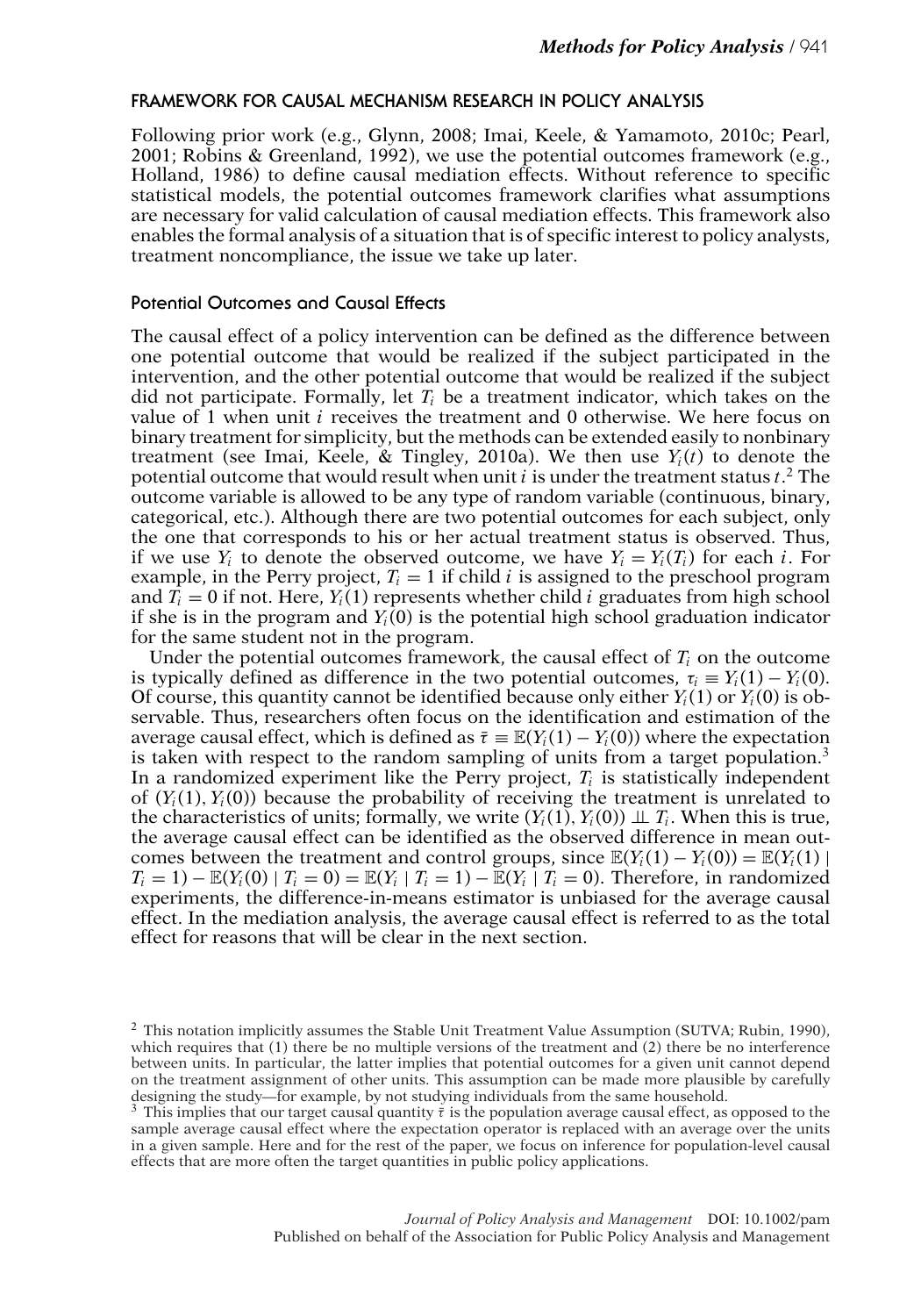## **Causal Mediation Effects**

The potential outcomes framework can be extended to define and analyze causal mediation effects. Let  $M_i(t)$  denote the potential mediator, the value of the mediator that would be realized under the treatment status *t*. Similarly to the outcome variable, the mediator is allowed to be any type of random variable. In the Perry project,  $M_i(t)$  represents child *i*'s cognitive ability at at ages 6 to-8 (measured by her IQ score at that time) that would be observed if she had been in the preschool program  $(t = 1)$  or not  $(t = 0)$ . As before, only the potential mediator that corresponds to the actual treatment for child *i* can be observed, so that the observed mediator is written as  $M_i = M_i(T_i)$ . Next, we use  $Y_i(t, m)$  to represent the potential outcome that would result if the treatment and mediating variables equaled *t* and *m* for *i*, respectively. For example, in the Perry project,  $Y_i(1, 100)$  represents the high school graduation indicator for child *i* that would be observed if she had been in the preschool program and her cognitive ability equaled the IQ score of 100. Again, we only observe one of the (possibly infinitely many) potential outcomes, and the observed outcome *Yi* equals  $Y_i(T_i, M_i(T_i))$ .

Using this notation, we define causal mediation effects for each unit *i* as follows,

$$
\delta_i(t) \equiv Y_i(t, M_i(1)) - Y_i(t, M_i(0))
$$
\n(1)

for  $t = 0$ , 1. In this definition, the causal mediation effect represents the indirect effects of the treatment on the outcome through the mediating variable (Pearl, 2001; Robins, 2003). The indirect effect essentially answers the following counterfactual question: What change would occur to the outcome if the mediator changed from what would be realized under the treatment condition, that is,  $M_i(1)$ , to what would be observed under the control condition, that i,  $M_i(0)$ , while holding the treatment status at *t*? Although  $Y_i(t, M_i(t))$  is observable for units with  $T_i = t$ ,  $Y_i(t, M_i(1-t))$ can never be observed for any unit. In the Perry project,  $Y_i(1, M_i(1))$  represents high school graduation for child *i* with the IQ score at age 6 to 8 after participating in the preschool program, and  $Y_i(1, M_i(0))$  represents high school graduation for the same child that participated in the program but had the IQ score as if she had not been in the Perry program. This indirect effect represents a posited mechanism or explanation for why the treatment worked. In our example, the mechanism posits that the reason the Perry intervention (at least partially) worked is because it increased cognitive ability at age 6 to 8. Similarly, we can define the direct effects of the treatment for each unit as

$$
\zeta_i(t) \equiv Y_i(1, M_i(t)) - Y_i(0, M_i(t))
$$
\n(2)

for *t* = 0, 1. In the Perry project, for example, this is the direct effect of the preschool program on child *i*'s high school graduation while holding the mediator, IQ score at age 6 to 8, at the level that would be realized if she had not been in the program.<sup>4</sup> The direct effect represents *all* other possible mechanisms or explanations for why the treatment worked.

The total effect of the treatment,  $\tau_i$ , can be decomposed into the indirect and direct effects in the following manner,  $\tau_i \equiv Y_i(1, M_i(1)) - Y_i(0, M_i(0)) = \delta_i(1) + \zeta_i(0)$ 

<sup>4</sup> Pearl (2001) calls ζ*i*(*t*) the *natural direct effects* to distinguish them from the *controlled direct effects* of the treatment. Imai, Tingley, and Yamamoto (2013) argue that the former better represents the notion of causal mechanisms, whereas the latter represents the causal effects of directly manipulating the mediator.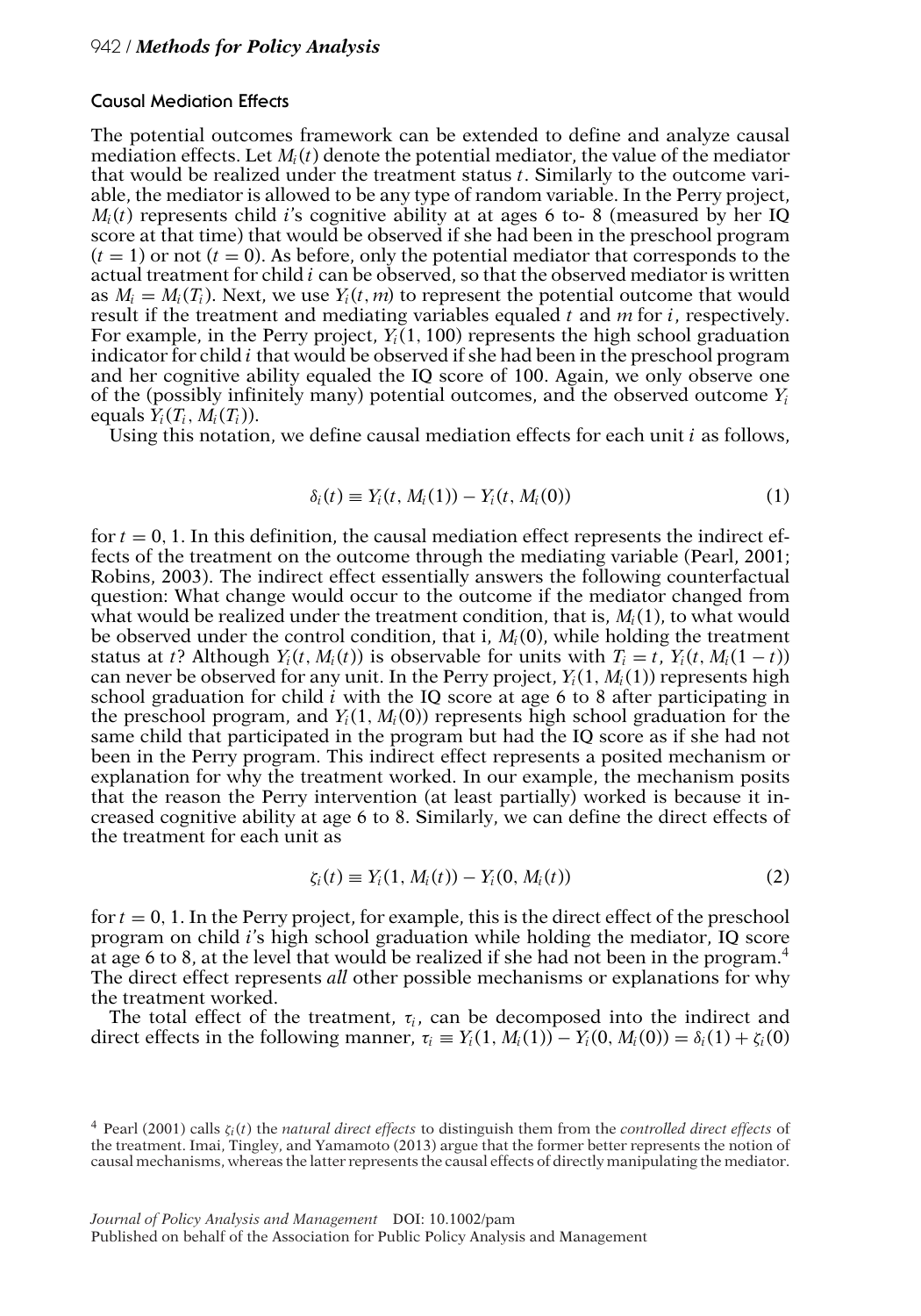$=\delta_i(0) + \zeta_i(1)$ .<sup>5</sup> In addition, if direct and causal mediation effects do not vary as functions of treatment status (i.e.,  $\delta_i = \delta_i(1) = \delta_i(0)$  and  $\zeta_i = \zeta_i(1) = \zeta_i(0)$ , the assumption often called the no-interaction assumption), then the total effect is the simple sum of the mediation and direct effects, that is,  $\tau_i = \delta_i + \zeta_i$ . The total effect is equivalent to the unit-level causal effect of  $T_i$  as defined in the previous section.

The causal mediation effect, direct effect, and total effect are defined at the unit level, which means that they are not directly identifiable without unrealistic assumptions. The reason is that they are defined with respect to multiple potential outcomes for the same individual and only one of those potential outcomes is observed in reality. We thus focus on the population averages of those effects. First, the *average causal mediation effects* (ACMEs) can be defined as

$$
\bar{\delta}(t) \equiv \mathbb{E}(Y_i(t, M_i(1)) - Y_i(t, M_i(0)))
$$

for  $t = 0, 1$ . The ACME can be interpreted similarly to the individual-level mediation effect equation (1), except that it now represents the average of those individual effects. Thus in the Perry project,  $\bar{\delta}(t)$  represents the portion of the average effect of the preschool program on high school graduation that is transmitted by the change in cognitive ability at ages 6 to 8 induced by the Perry intervention. Similarly, we can define the average direct effect (ADE) and average total effect as  $\bar{\zeta}(t) \equiv \mathbb{E}(Y_i(1, M_i(t)) - Y_i(0, M_i(t)))$  and  $\bar{\tau} \equiv \mathbb{E}(Y_i(1, M_i(1)) - Y_i(0, M_i(0))) =$  $\bar{\delta}(0) + \bar{\zeta}(1) = \bar{\delta}(1) + \bar{\zeta}(0)$ , respectively. Again, if we make the no-interaction assumption, the average direct effect and average causal mediation effect simply sum to the average (total) causal effect defined in the previous section, that is,  $\bar{\tau} = \bar{\delta} + \bar{\zeta}$ .

The definitions of the ACME and ADE make the goal of a causal mediation clear: to take the total effect and decompose it into its indirect and direct components. The indirect component represents a posited explanation for why the treatment works, while the direct component represents all other possible explanations. Interest often focuses on what proportion of the total effect is indirect.

#### **Nonparametric Identification under Sequential Ignorability**

Given the counterfactual nature of the ACME and ADE, a key question is what assumptions will allow them to be *nonparametrically identified*. In general, a causal quantity is said to be identified under a certain set of assumptions if it can be estimated with an infinite amount of data. If the set of assumptions for identification does not involve any distributional or functional form assumptions, it is said that the identification is achieved nonparametrically. Only after nonparametric identifiability of a causal parameter is established is it meaningful to consider the questions of statistical inference for the parameter (Manski, 1995, 2007).

As we discussed above, only the randomization of the treatment is required for the nonparametric identification of the average (total) causal effect,  $\bar{\tau}$  (as well as the SUTVA; see footnote 2). The ACME and ADE, however, require additional assumptions for identification. Let  $X_i \in \mathcal{X}$  be a vector of the observed pretreatment confounders for unit *i* where X denotes the support of the distribution of  $X_i$ . Given these observed pretreatment confounders, Imai, Keele, and Yamamoto (2010c) show that the ACME and ADE can be nonparametrically identified under the following condition.

<sup>5</sup> These two alternative ways of decomposition arise due to the presence of the interaction effect. VanderWeele (2013) proposes a three-way decomposition that isolates the term representing the interaction effect from the sum of the pure direct and indirect effects,  $\delta_i(0) + \zeta_i(0)$ .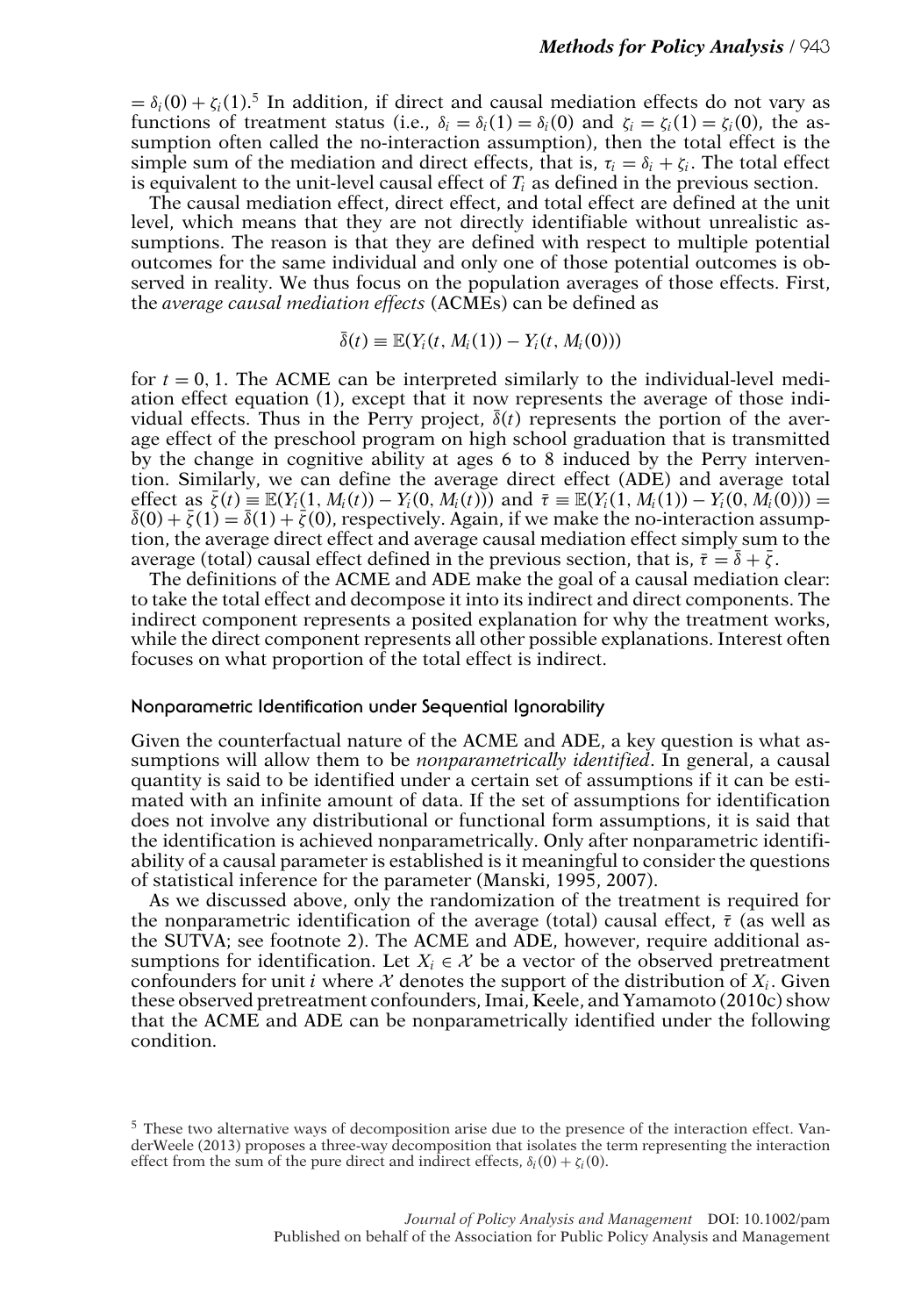**Assumption 1.** Sequential Ignorability (Imai, Keele, & Yamamoto, 2010c)**.** *The following two statements of conditional independence are assumed to hold,*

$$
[Y_i(t',m), M_i(t)] \perp T_i \mid X_i = x \tag{3}
$$

$$
Y_i(t',m)\perp \!\!\!\perp M_i \mid T_i=t, X_i=x \tag{4}
$$

*where*  $0 < \Pr(T_i = t \mid X_i = x)$  *and*  $0 < p(M_i = m \mid T_i = t, X_i = x)$  for  $t = 0, 1$ *, and all*  $x \in \mathcal{X}$  and  $m \in \mathcal{M}$ .

In the program-evaluation literature, Flores and Flores-Lagunes (2009) use a similar identification assumption in the context of an analysis of the Job Corps, but impose an additional functional form assumption. They also ignore the problem of treatment noncompliance, which we discuss later. Flores and Flores-Lagunes (2010) also examine mechanisms but do so using a partial identification approach.

Assumption 1 is called sequential ignorability because two ignorability assumptions are sequentially made (Imai et al.,  $2011$ ).<sup>6</sup> First, given the observed pretreatment confounders, the treatment assignment is assumed to be ignorable, that is, statistically independent of potential outcomes and potential mediators. This part of Assumption 1 is guaranteed to be satisfied in a randomized experiment like the Perry project, since the treatment assignment is explicitly randomized by the researchers. If randomization was not used to assign *T*, then this part of the assumption is much less certain, since the subjects that select into the treatment may be different than those who do not in many ways observable and unobservable.

The second part of Assumption 1, however, requires particular attention. Unlike the first part, the second part may not be satisfied even in an ideal randomized experiment, since randomization of the treatment assignment does not imply that this second part of the assumption holds. For the second part of the assumption to hold, if there are any pretreatment covariates that affect both the mediator and the outcome, we must condition on those covariates to identify the indirect and direct effects. The second stage of sequential ignorability is a strong assumption, since there can always be unobserved variables confounding the relationship between the mediator and the outcome even if the treatment is randomized and all observed covariates are controlled for. Furthermore, the conditioning set of covariates must be pretreatment variables. Indeed, without an additional assumption, we cannot condition on the posttreatment confounders even if such variables are observed by researchers (Avin, Shpitser, & Pearl, 2005). The implication is that it is difficult to know for certain whether or not the ignorability of the mediator holds even after researchers collect as many pretreatment confounders as possible. This gives causal mediation analysis the character of observational studies, where confounding between *M* and *Y* must be ruled out "on faith" to some extent.

The diagrams in Figure 1 demonstrate two contrasting situations: one where the sequential ignorability assumption holds and another where it does not. In Figure 1a, *X* is an observed pretreatment covariate that affects *T*, *M*, and *Y*. So long as we condition on *X*, sequential ignorability will hold and the ACME and ADE can be nonparametrically identified. Randomization of *T* simply eliminates the arrow from *X* to *T*, but we would still need to condition on *X* to address the *M*-*Y* confounding for identification. In Figure 1b, an unobserved pretreatment covariate,

<sup>6</sup> The term "sequential ignorability" was originally used by Robins (2003) and it referred to an assumption that is slightly weaker than Assumption 1 but based on the same substantive intuition of a sequential natural experiment. See Imai, Keele, and Yamamoto (2010c) and Robins and Richardson (2010) for discussions about the technical and conceptual differences among alternative assumptions for mediation analysis.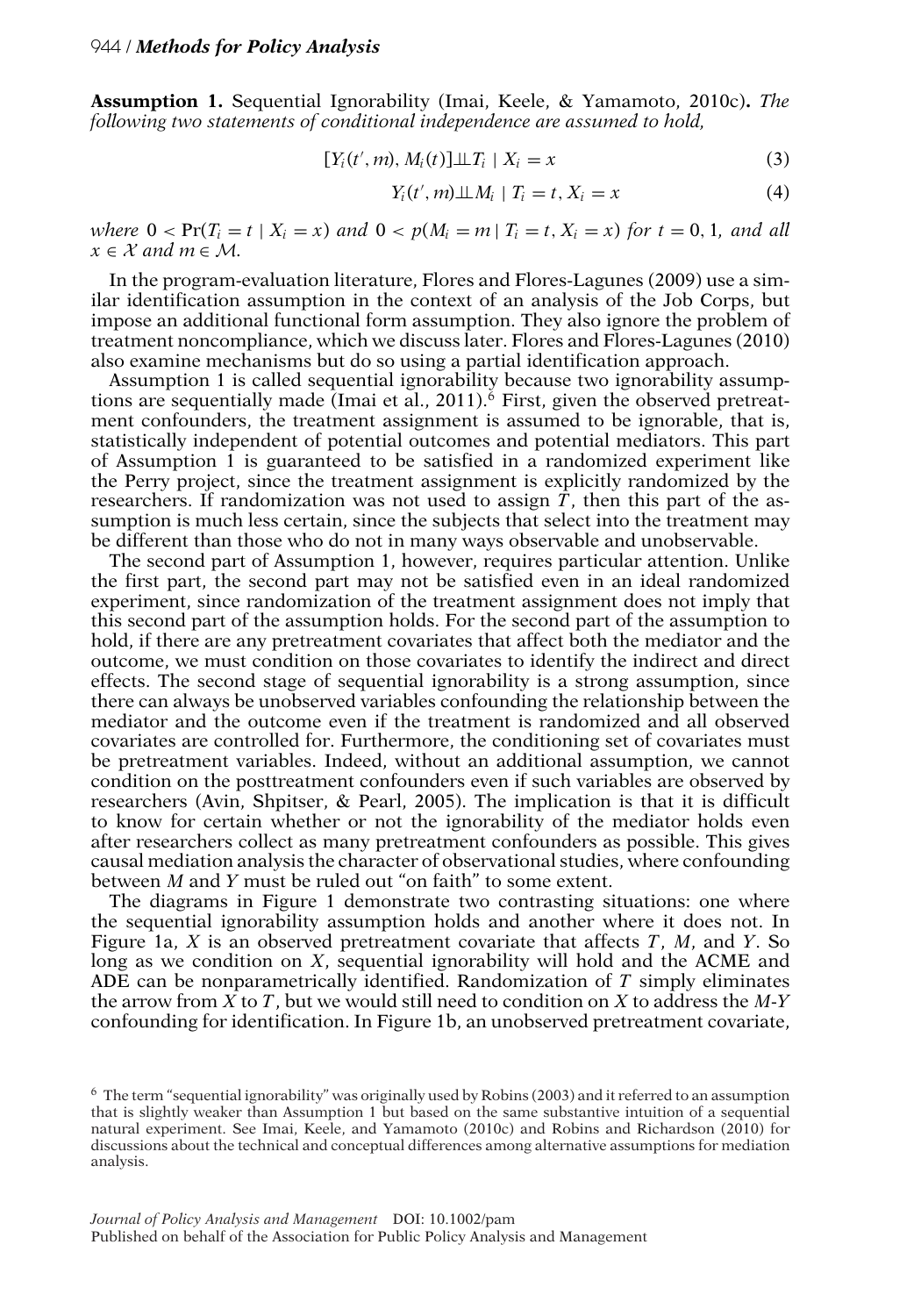



(a) Example with observed covariate.



**Figure 1.** (a) An example with an observed pretreatment covariate, *X*, that affects the treatment, mediator, and outcome. Conditioning on *X* satisfies the sequential ignorability assumption. (b) Sequential ignorability does not hold even after conditioning on *X*, since there is an unobserved pretreatment covariate, *U*, that affects mediator and outcome.

*U*, affects both *M* and *Y*. Under such conditions, sequential ignorability does not hold and the ACME and ADE are not identified.

In the Perry project, the second part of sequential ignorability implies that cognitive ability at ages 6 to 8 must be regarded as "as-if" randomized among the children who have the same treatment status (participation in the preschool program or not) and the same pretreatment characteristics. To satisfy this second part of the sequential ignorability assumption, we must control for all pretreatment covariates that may confound the relationship between cognitive ability and high school graduation. The Perry data contain some pretreatment covariates, including the pretreatment level of the mediator that we regard as a key covariate to condition on, but there is always the possibility that this set of covariates is not sufficient. Later, we outline a sensitivity analysis to quantify how robust the empirical findings based on the sequential ignorability assumption are to the violation of that assumption. When having to make nonrefutable assumptions, sensitivity analyses are particularly valuable because they allow the researcher to examine the consequences of violations of the assumption.

One might assume that randomizing both the mediator and the treatment might solve this identification problem. However, randomizing both the treatment and mediator by intervention will not be sufficient for the identification of ACME or ADE in the underlying causal relationships. This is because intervening on the mediator merely fixes its value to an artificial level, instead of making the natural level of the mediator  $(M_i(t))$  itself randomized or as-if random. Hence the "causal" chain" approach, where in one experiment the treatment is randomized to identify its effect on the mediator and in a second experiment the mediator is randomized to identify its effect on the outcome (Spencer, Zanna, & Fong, 2005), does not identify the ACME or ADE. Unfortunately, even though the treatment and mediator are each guaranteed to be exogenous in these two experiments, simply combining the two is not sufficient for identification. For further discussion and proofs of these points, see Imai et al. (2011); Imai, Tingley, and Yamamoto (2011).

## **Implications for Design**

The sequential ignorability assumption has important implications for the design of policy interventions. Given that randomized experiments rule out unmeasured confounding between the treatment and outcome, pretreatment covariates are often of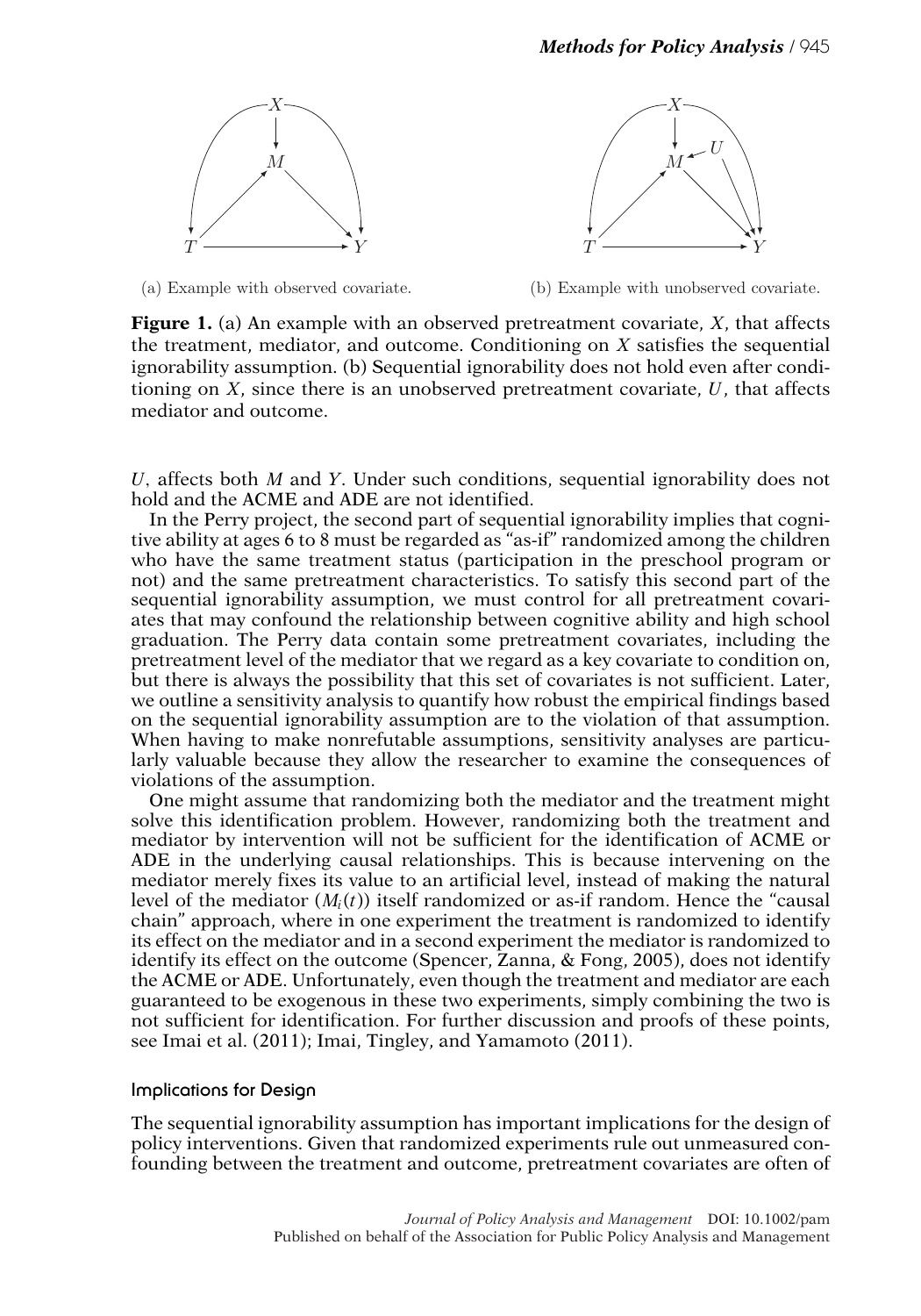secondary importance when the goal is to simply estimate the total treatment effects. While covariates may increase the precision of estimated treatment effects, these estimates are guaranteed to be unbiased without collecting a rich set of pretreatment covariates. However, if a causal mediation analysis will be part of the analysis, collection of pretreatment covariates is of critical importance. A richer set of covariates will help bolster the plausibility of the sequential ignorability assumption.

In particular, baseline measurements of the outcome and mediator are worth collecting. In evaluations where such measurements are possible, the plausibility of sequential ignorability will be much stronger. One example would be in education interventions where the outcome is measured by test scores. Test scores are often fairly stable over time and past scores explain a large amount of the variation in present scores. As an example, Shapka and Keating (2003) study whether single-sex classrooms increase math scores. They explore whether math anxiety acts as a mediator. Here, the outcome is measured using mathematics test scores. In a study of this type, measures of both the mediator and outcome can be collected at baseline. Moreover, the study was conducted over a two-year period. Given this time frame, there are fewer alternative reasons why either math scores or anxiety should be higher, and past measures of math anxiety and math scores should explain large amount of the variation in measures used in the mediation analysis.

Contrast this study with the original mediation analysis of the Perry preschool program (Heckman, Pinto, & Savelyev, 1995). While measures of cognitive ability were collected at baseline, other mediators such as academic motivation were not collected at baseline, and there is no way to collect pretreatment measures of outcomes such as employment status at age 27. In sum, analysts can enhance the plausibility of identification assumptions by considering the possibility of mediation analysis from the beginning of an evaluation study. A clear understanding of the key identification assumption underscores the attention that needs to be paid to the specification requirements in a mediation analysis. Even in a randomized experiment, it is essential to collect information on pretreatment covariates that are likely to affect the mediator and outcome, including the baseline values of those variables whenever feasible. The need for additional data at baseline may also create trade-offs in terms of the resources that are needed for such data-collection efforts.

## **Estimation of Causal Mediation Effects**

We now turn to the subject of estimation. First, we outline how linear structural equation model (LSEM) may be used to estimate causal mediation effects when an additional set of assumptions are satisfied. We then review a more general method of estimation that allows for a wide class of nonlinear models.

#### **Relationship to Identification within the Structural Equation Framework**

Here, we briefly demonstrate how mediation analysis using traditional LSEM is encompassed by the potential outcomes framework. For illustration, consider the following set of linear equations:

$$
M_i = \alpha_2 + \beta_2 T_i + \xi_2^{\top} X_i + \epsilon_{i2} \tag{5}
$$

$$
Y_i = \alpha_3 + \beta_3 T_i + \gamma M_i + \xi_3^{\top} X_i + \epsilon_{i3}.
$$
 (6)

Under the popular Baron–Kenny approach to mediation (Baron & Kenny, 1986), researchers would conduct a set of significance tests on the estimated coefficients  $\hat{\beta}_2$  and  $\hat{\gamma}$ , as well as on the effect of the treatment on the outcome variable without controlling for the mediator. This procedure, however, both does not give an actual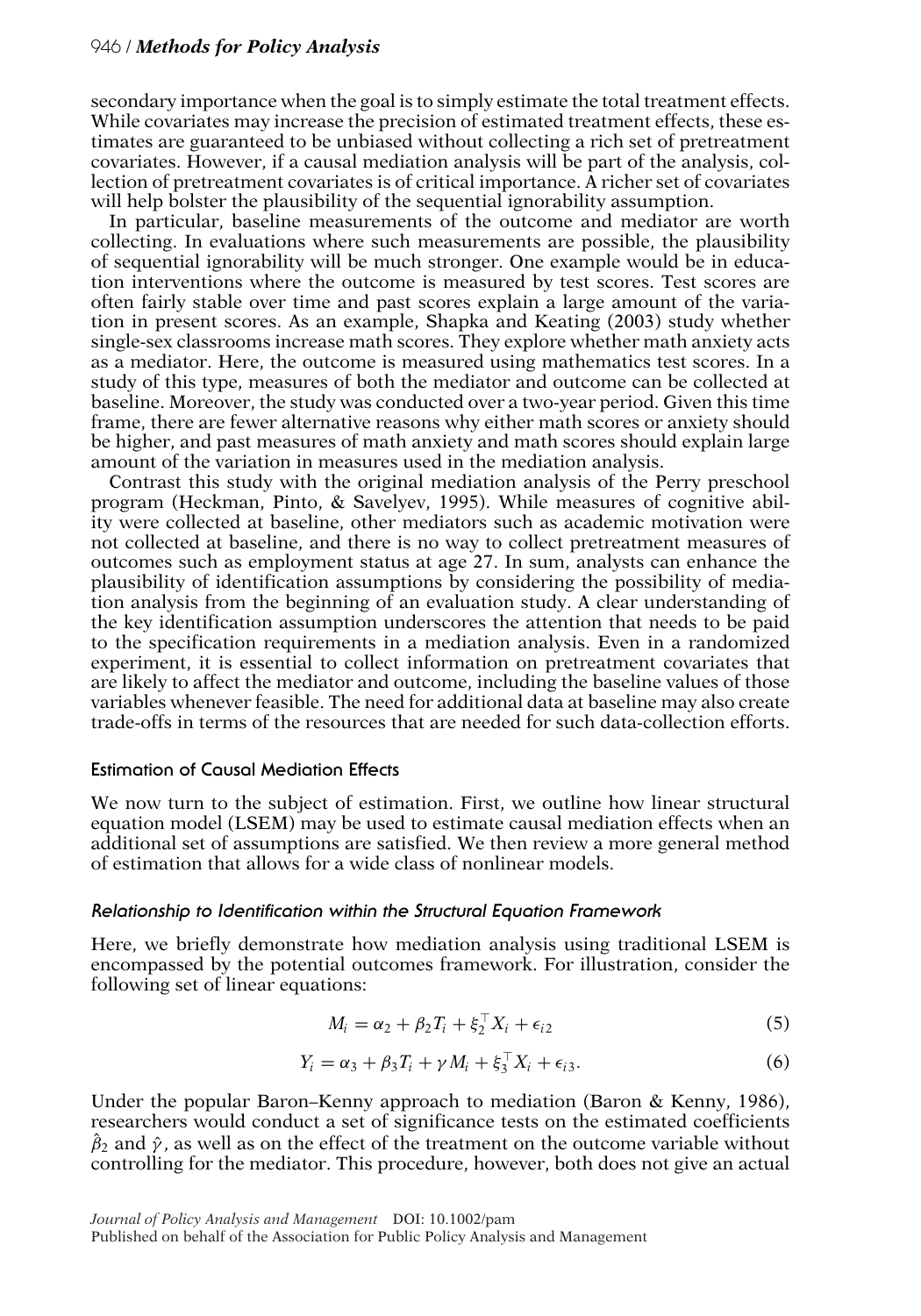estimate of the mediation effect but also breaks down when the coefficients on  $\hat{\beta}_2$ and  $\hat{\gamma}$  are in opposite directions (known as "inconsistent mediation" MacKinnon, Krull, & Lockwood, 2000). In order to get an estimate of the mediation effect, one can use the product-of-coefficients method that uses  $\hat{\beta}_2\hat{\gamma}$  as an estimated mediation effect (MacKinnon et al., 2002).

Imai, Keele, and Yamamoto (2010c) prove that the estimate based on the productof-coefficients method can be interpreted as a consistent estimate of the causal mediation effect only under the following conditions: (1) Assumption 1 is satisfied, (2) the effect of the mediator on the outcome does not interact with the treatment status, and (3) the conditional expectations of the potential mediator and outcome are indeed linear and additive as specified in equations (5) and (6) see also Jo (2008). Next, we discuss a more general estimation framework that can be used even when conditions (2) and (3) do not hold.

# **A General Method of Estimation**

While we can use LSEMs to estimate causal mediation effects, the linearity assumptions required with LSEMs are often inappropriate. For example, in the Perry program example, the outcome of interest is the binary indicator of whether or not the student graduated from high school. Imai, Keele, and Tingley (2013) develop a general algorithm for computing the ACME and ADE that can accommodate any statistical model so long as sequential ignorability holds. Here, we provide a brief summary of the two-step algorithm,<sup>7</sup> and refer interested readers to Imai, Keele, and Tingley (2010a, in particular Appendices D and E) who provide theoretical justification as well as Monte Carlo–based evidence for its finite sample performance. The algorithm is implemented in the R package, mediation (Appendix  $B^8$  illustrates the use of the package).

First, analysts posit and fit regression models for the mediator and outcome of interest. Corresponding to the sequential ignorability assumption, the mediator model should include as predictors the treatment and any relevant pretreatment covariates. Similarly, the outcome should be modeled as a function of the mediator, treatment, and pretreatment covariates. The algorithm can accommodate any form of model for the mediator and outcome. For example, the models can be nonlinear (e.g., logit, probit, poisson, etc.) or even nonparametric or semiparametric (e.g., generalized additive models).<sup>9</sup> Based on the fitted mediator model, we then generate two sets of predicted mediator values for each observation in the sample, one under the treatment and the other under the control conditions. In the Perry project example, we would generate predicted levels of IQ scores for the children with and without participation in the program.

Next, we use the outcome model to impute potential outcomes. First, we obtain the predicted value of the outcome corresponding to the treatment condition  $(t = 1)$ and the predicted mediator value for the treatment condition we obtained in the previous step. Second, we generate the predicted counterfactual outcome, where the treatment indicator is still set to 1 but the mediator is set to its predicted value under the control, again obtained in the previous step of the algorithm. The ACME, then, is computed by averaging the differences between the predicted outcome under the two values of the mediator across observations in the data. For the Perry project

<sup>&</sup>lt;sup>7</sup> Huber (2012) considers an alternative estimation strategy based on inverse probability weighting.  $8$  All appendices are available at the end of this article as it appears in JPAM online. Go to the publisher's Web site and use the search engine to locate the article at http://onlinelibrary.wiley.com.

<sup>&</sup>lt;sup>9</sup> The resulting algorithm, therefore, can be considered either parametric, semi-parametric, or nonparametric, depending on the specific models used in the application.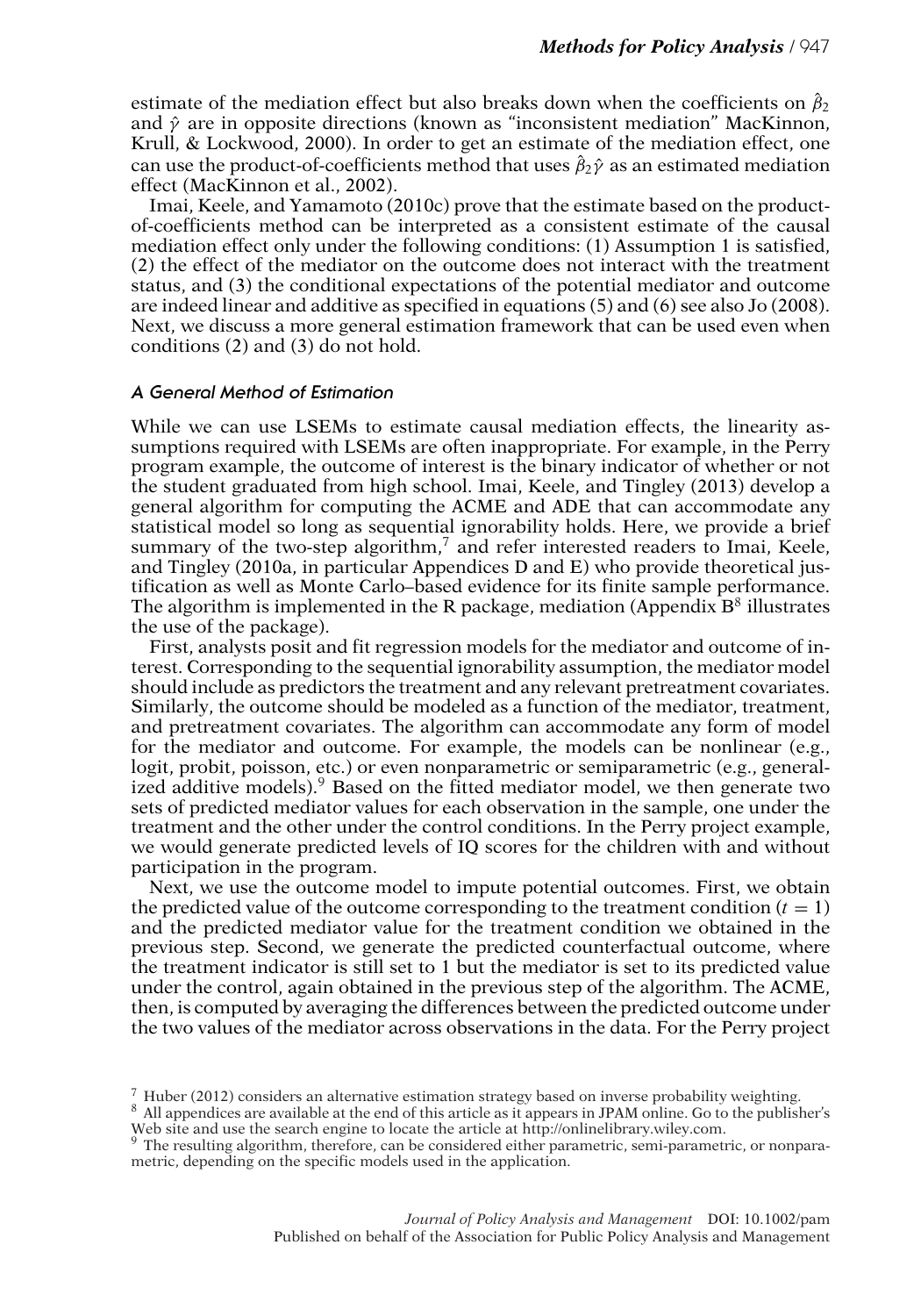example, this would correspond to the average difference in high school graduation rates under the treatment across the levels of IQ scores at ages 6 to 8 with and without participation in the program.

Finally, we repeat the two simulation steps many times in order to obtain uncertainty estimates. In addition to prediction uncertainty, which is incorporated through those two steps, we also need to take into account sampling variability in order to correctly represent the overall estimation uncertainty for the quantity of interest. This can be achieved in two alternative ways. First, one can simulate model parameters for the mediator and outcome models from their (asymptotically normal) sampling distributions and conduct the two prediction steps for each copy of the simulated model parameters. This approach is based on King, Tomz, and Wittenberg (2000). Second, one can simply resample the observations with replacement and apply the two-step procedure to each resample. This nonparametric bootstrap method is more generally applicable but often slower than the first approach. With estimates of uncertainty, one can use hypothesis tests to understand whether indirect and direct effects are statistically different from zero. For example, in the Perry project analysis, we can test whether the indirect effect of the treatment through cognitive ability is statistically significant.

#### **Sensitivity Analysis**

The identification results and estimation procedures we discussed above are valid only under the sequential ignorability assumption. Unfortunately, observed data in an experiment like the Perry project cannot be used to test whether the assumption is satisfied. Even when researchers have theoretical reasons to believe that they have appropriately controlled for confounding variables, such arguments will rarely be dispositive. A powerful approach to address the concern about unobserved confounding that might still remain is to examine how sensitive their results are to the existence of such confounders. As we describe next, a formal sensitivity analysis can be done to quantify how results would change as the sequential ignorability assumption was relaxed. Results that become statistically insignificant, or even change signs, with small violations of the assumption are considered to be sensitive and unreliable.

Imai, Keele, and Tingley (2010a); Imai, Keele, and Yamamoto (2010c) develop procedures for conducting such sensitivity analyses under the linear and nonlinear structural equations models such as equations (5) and (6). Their analysis is based on the idea that the degree of violation of equation (4), that is, the second part of the sequential ignorability assumption, can be represented by the correlation coefficient between the two error terms,  $\epsilon_{i2}$  and  $\epsilon_{i3}$ . This is because omitted pretreatment covariates that confound the mediator–outcome relationship will be components of both error terms, resulting in nonzero correlation between  $\epsilon_{i2}$  and  $\epsilon_{i3}$ . Formally, let  $\rho$  represent this correlation: When  $\rho = 0$ , the two error terms do not contain any common component, implying that equation (4) is satisfied. Conversely, if  $\rho \neq$ 0, existence of unobserved confounding is implied and therefore the sequential ignorability assumption is violated. Thus, varying  $\rho$  between  $-1$  and 1 and inspecting how the ACME and ADE change enable us to analyze sensitivity against unobserved mediator–outcome confounding.<sup>10</sup> Imai, Keele, and Yamamoto (2010c) show that

 $10$  This form of sensitivity analysis is related to methods that Altonji, Elder, and Taber (2005) develop to analyze the effectiveness of Catholic schools. Imbens (2003) also develops a similar sensitivity analysis for the problem of selection on unobservables in the standard program-evaluation context.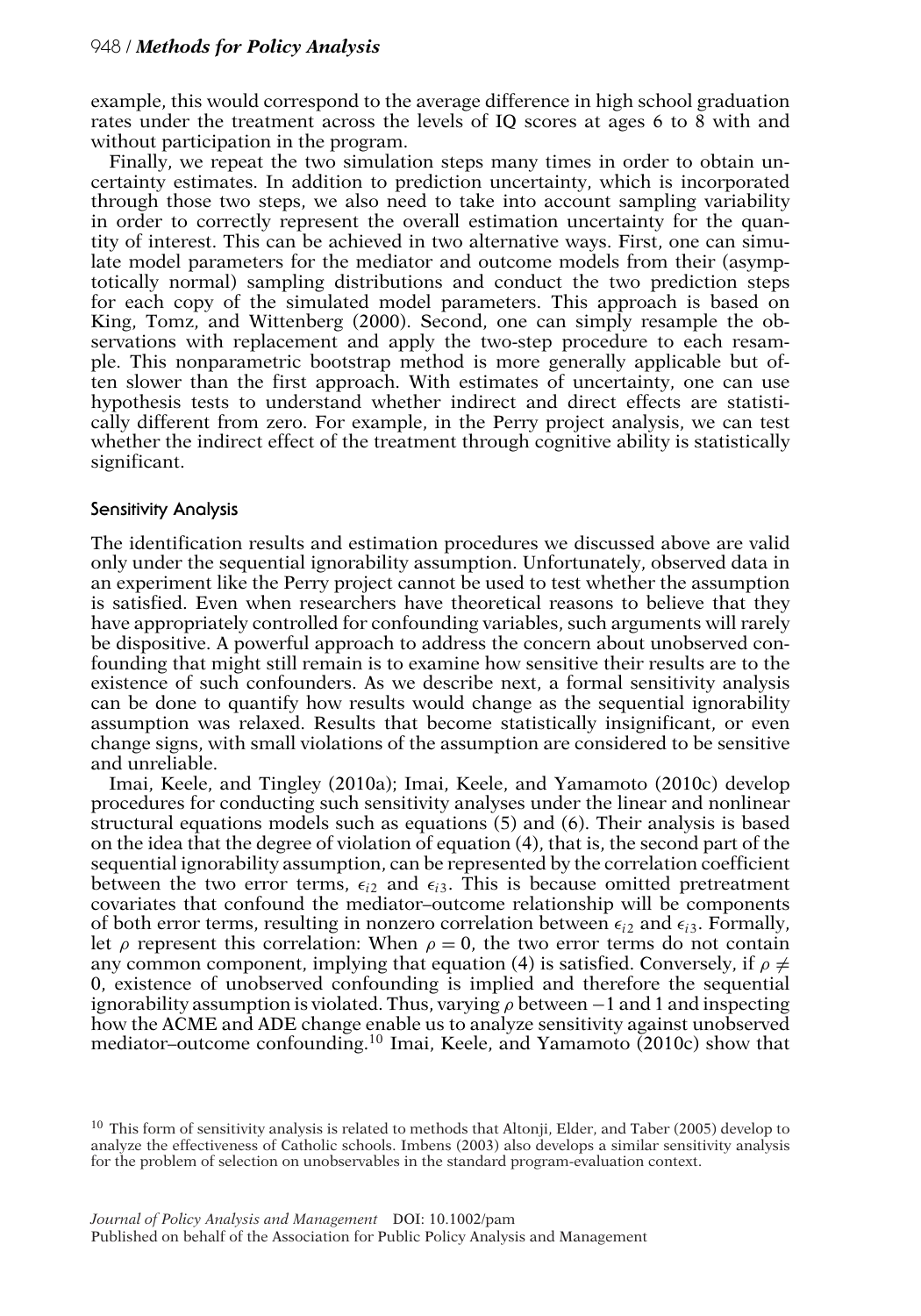the ACME and ADE can be consistently estimated for any assumed value of  $\rho$ in this range, and that standard errors for those estimates can be obtained via the simulation-based procedures similar to those described above. For example, in the Perry project, we may not have controlled for confounders that affect both cognitive ability at ages 6 to 8 and high school graduation. A sensitivity analysis would calculate the  $\rho$  at which the ACME or ADE is 0 (or their confidence intervals contain 0).

The above method uses error correlation as a means of quantifying the severity of unobserved mediator–outcome confounding. This approach, while statistically straightforward, has the important drawback that the sensitivity parameter itself is rather difficult to interpret directly. Here, we present an alternative method for the interpretation of the sensitivity analysis. Imai et al. (2010d) show how to interpret the same sensitivity analysis using the following decomposition of the error terms for equations (5) and (6),

$$
\epsilon_{ij} = \lambda_j U_i + \epsilon'_{ij}
$$

for  $j = 2, 3$  where  $U_i$  is an unobserved pretreatment confounder that influences both the mediator and the outcome, and  $\lambda_i$  represents an unknown coefficient for each equation. They show that  $\rho$  can be written as a function of the coefficients of determination, that is,  $R^2$ s. This allows for the sensitivity analysis to be based on the magnitude of an effect of the omitted variable. Here, the sensitivity analysis is based on the proportion of original variance that is explained by the unobserved confounder in the mediator and outcome regressions. These terms are  $\widetilde{R}_{M}^{2} \equiv \{Var(\epsilon_{i2}) - Var(\epsilon'_{i2})\}/Var(M_{i})$  and  $\widetilde{R}_{Y}^{2} \equiv \{Var(\epsilon_{i3}) - Var(\epsilon'_{i3})\}/Var(Y_{i}),$ respectively.

The expression for  $\rho$  is given by  $sgn(\lambda_2\lambda_3)\widetilde{R}_M\widetilde{R}_Y/\sqrt{(1-R_M^2)(1-R_Y^2)}$  where  $R_M^2$ and  $R_Y^2$  are the usual coefficients of determination for the mediator and outcome regressions. Thus, in all cases considered in this section, we can interpret the value of  $\rho$  using two alternative coefficients of determination. This implies that, as before, we can analyze the sensitivity of ACME and ADE estimates against unobserved mediator-outcome confounding by varying  $\tilde{R}_{M}^{2}$  and  $\tilde{R}_{Y}^{2}$  and reestimating the implied ACME and ADE under the assumed level of unobserved confounding. Again, a result that is strong would be one where the omitted confounder would need to explain a large amount of variation in either the mediator or outcome in order for the substantive results to change. Although mathematically equivalent to the error correlation approach, the variance decomposition approach has the advantage of allowing the mediator and outcome to be separately analyzed.

Sensitivity analysis is not without its limitations. These limitations range from conceptual to more-practical ones. Conceptually, the above sensitivity analysis itself presupposes certain causal relationships. First, the causal ordering among the treatment, mediator, outcome, and observed covariates assumed by the analyst must be correct in the first place. Second, the treatment is assumed to be ignorable conditional on the pretreatment covariates (equation 3). These conditions, however, can often be made plausible by careful research design (e.g., randomizing the treatment and defining and measuring the mediator and outcome in accordance with the assumed ordering), whereas the mediator–outcome confounding (equation 4) is more difficult to be controlled by the researcher. Third, the above sensitivity analysis can only be used for pretreatment mediator–outcome confounding and does not address posttreatment confounding. For example, if the omitted confounder is itself influenced by the treatment, and then influences the mediator and outcome, this type of sensitivity analysis is no longer appropriate. Alternative procedures have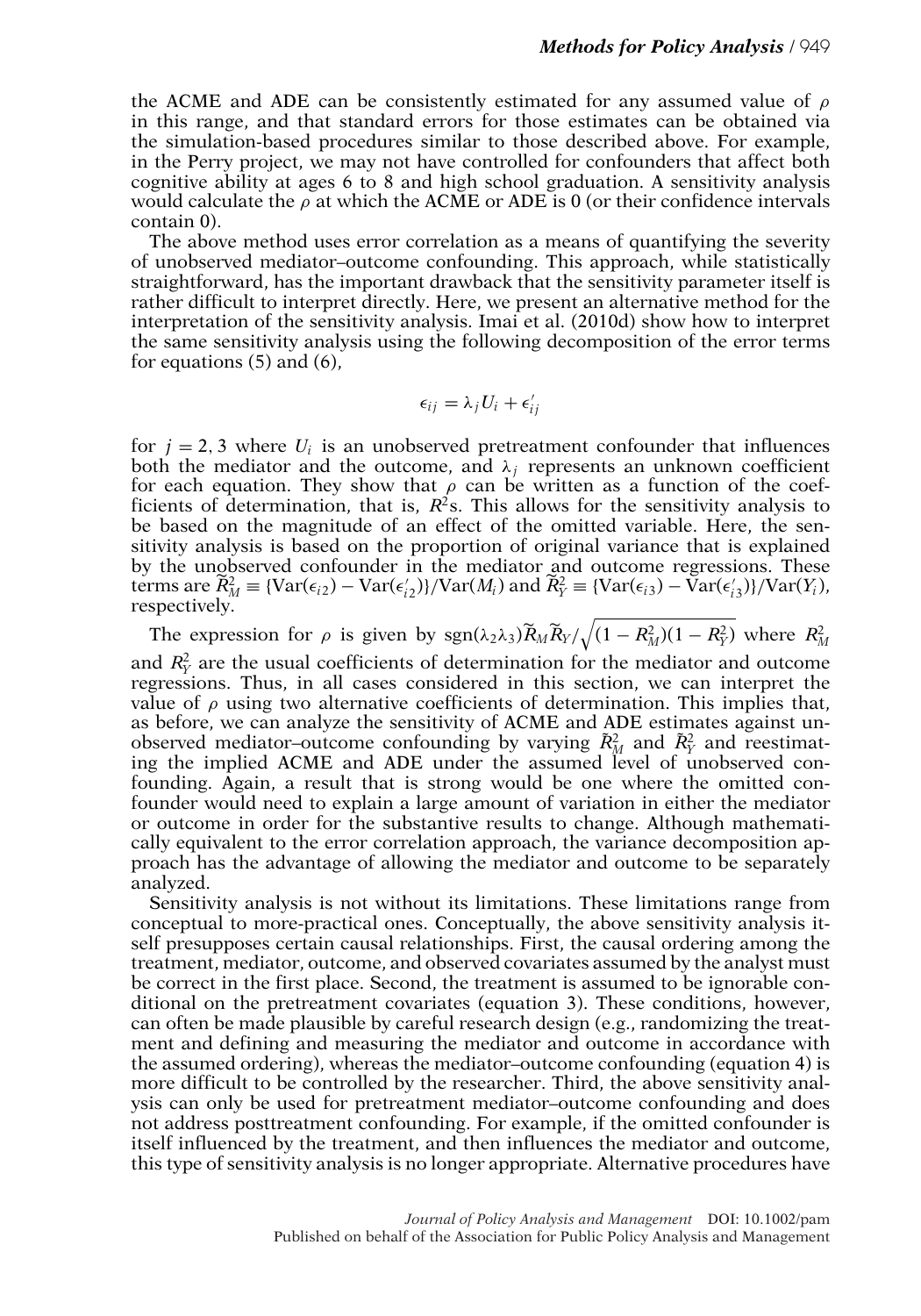recently been developed to address such situations (e.g., Albert & Nelson, 2011; Imai  $&$  Yamamoto, 2013).<sup>11</sup>

There are two more-practical limitations. First, there is no accepted threshold for which a particular result can be dichotomously judged to be unacceptable, as is the case with similar forms of sensitivity analyses in general. We echo the common recommendation that the degree of sensitivity be assessed via cross-study comparisons (Rosenbaum, 2002a, p. 325). It is important to note that such comparisons can be practiced only if sensitivity analyses are routinely conducted and reported in empirical research. Second, the existing sensitivity analysis methods for unobserved mediator–outcome confounding are highly model-specific, in that a different procedure has to be derived for each particular combination of mediator and outcome models. While the existing procedures do cover the most commonly used parametric models, future research could derive methods for other types of models.

## **IVs and Mediation Effects**

In program evaluation, researchers often rely on Instrumental Variables and related statistical methods to analyze causal relationships. Such techniques are typically used when the causal variable of interest—for example, actual reception of a policy intervention—cannot be plausibly regarded as ignorable. Since the identification of the ACME and ADE requires ignorability assumptions, it is unsurprising that IVs can play valuable roles in the analysis of causal mechanisms. Here, we provide a brief overview and conceptual clarification for the various existing IV-based methods for analyzing causal mechanisms. We think this clarification is important since in one case IV is ill suited to mechanisms, but useful in two other contexts.

Indeed, there are at least three distinct ways in which researchers can use IV-based methods for causal mechanisms. The three approaches can best be differentiated by focusing on what variable performs the role analogous to the "instrument" in the standard IV framework. The first, most traditional approach treats the treatment itself  $(T<sub>i</sub>$  in the above notation) as the IV and apply a standard IV estimation method for the ACME. This approach originates in Holland (1988) and has recently been further explored by several researchers (Albert, 2008; Jo, 2008; Sobel, 2008). This approach relies on the rather strong assumption that the direct effect is zero. In the jargon of IV methods, this assumption implies that the treatment satisfies the exclusion restrictions with respect to the mediator and outcome—that is, the treatment can only affect the outcome through its effect on the mediator. Under this assumption and the ignorability of the treatment (i.e., equation 3, the first stage of sequential ignorability), the standard IV methods can be used to obtain valid estimates of the causal mediation effects. The primary advantage of this approach is that it is no longer necessary to assume the absence of unobserved mediator–outcome confounding (equation 4). The obvious drawback, however, is that it assumes *a priori* that there are no alternative causal mechanisms other than the mediator of interest. For example, in the context of the Perry project, this approach will be valid only if the effect of the preschool program on high school graduation is entirely mediated through cognitive ability at ages 6 to 8. This approach is often invoked

 $11$  A related issue is the choice of conditioning sets. When the treatment is not randomized, and researchers must appeal to the use of control variables to establish the ignorability of the treatment, there arises the issue of what pretreatment covariates to include in the mediator and outcome models. The recent exchange between Pearl (2014) and Imai et al. (2014) reveals that substantial ambiguity is likely to remain in practice with respect to the choice of conditioning sets, which suggests another important dimension for sensitivity analysis (see Imai et al., 2014, for some initial ideas). We, however, emphasize that such considerations are not relevant if the treatment is randomized.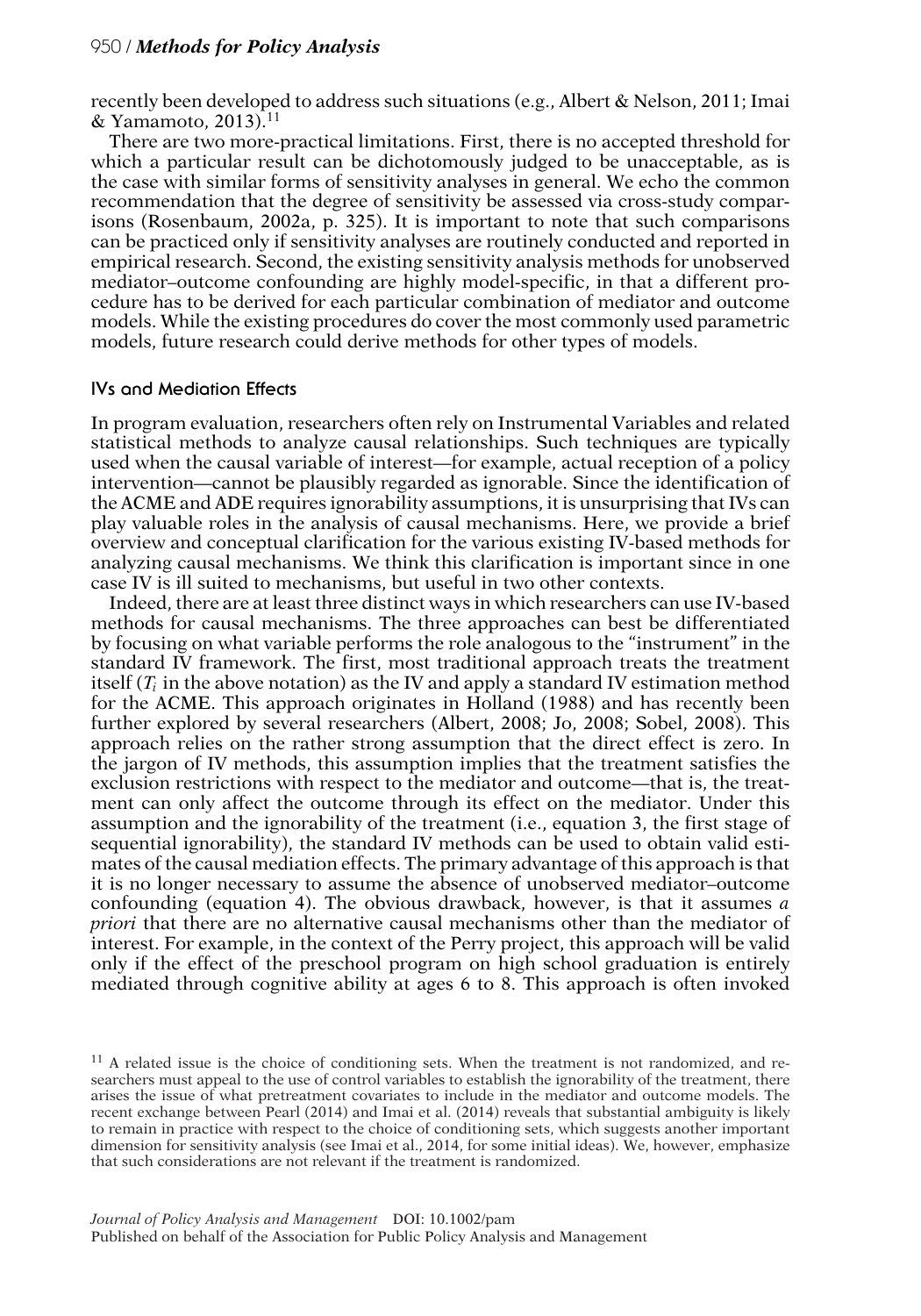under the rubric of principal stratification (Page, 2012), but has been criticized due to the reliance on the exclusion restriction (VanderWeele, 2012).

The second approach, proposed by Imai, Tingley, and Yamamoto (2013), uses an IV in order to cope with the possible existence of unobserved confounding between the mediator and outcome (i.e., violation of equation 4). This approach presupposes the situation where researchers can partially manipulate the mediating variable by random encouragement. It can then be shown that, if the encouragement is applied to a randomly selected subset of the sample, and the encouragement satisfies the standard set of IV assumptions (exclusion restrictions and monotonicity), then the ACME and ADE can be nonparametrically bounded for a meaningful subgroup of the population defined by their compliance to the encouragement. Since such direct manipulation of mediating variables is relatively uncommon (though certainly not impossible) in program evaluation, we omit further details and refer interested readers to the aforementioned article.

A third approach developed by Yamamoto (2013) uses the IV framework for causal mediation analysis in yet another way. Unlike the above two methods, this approach is designed to address the nonignorability of the treatment variable (i.e., violation of equation 3) due to treatment noncompliance, a common problem in randomized evaluation studies. Indeed, as mentioned in above, the JOBS II study involved a substantial number of participants who were assigned to the job-training workshops but did not comply with their assigned treatment. Thus, the identification results and estimation methods discussed thus far cannot be applied to the JOBS II example. Given the prevalence of treatment noncompliance in program evaluation, we discuss this approach in detail later in the paper.

#### **MEDIATION EFFECTS IN THE PERRY PRESCHOOL PROGRAM**

We now present a causal mediation analysis for the Perry program study. Our focus is to illustrate how interpretation in a mediation analysis differs from a standard analysis of total treatment effects. As described previously, we study whether the Perry program increased their likelihood of graduating from high school by improving children's cognitive ability at early ages. Our mediator of interest is therefore cognitive skills (as measured by IQ scores at ages 6 to  $8$ )<sup>12</sup> and the outcome is the indicator of high school graduation.

Children in the Perry Preschool Project were randomized to either two years of specialized preschool classes that lasted 2.5 hours for five days a week or were excluded from the specialized preschool classes. Treated students were also visited by teachers at home for 1.5-hour sessions designed to engage parents in the development of their children (Schweinhart & Weikart, 1981). Overall there were 123 participants. The experiment suffered very little from usual complications such as attrition and noncompliance. All outcomes are observed for high school graduation, and all participants complied with the assigned treatment (Schweinhart & Weikart, 1981; Weikart, Bond, & McNeil, 1978). Because admission to the program was randomized and compliance was perfect, we can safely assume that the first stage of sequential ignorability (equation 3) is satisfied in the Perry study.

Another key feature of the Perry program data is that they contain a number of pretreatment covariates, including the mother's level of education, whether the mother works or not, whether the father was present in the home, the mother's age, whether the father did unskilled work, the density of people living in the child's home, the child's sex, and baseline levels of cognitive skills. As discussed above, the

<sup>&</sup>lt;sup>12</sup> Cognitive ability is just one of three mediators analyzed in Heckman and Pinto (2014).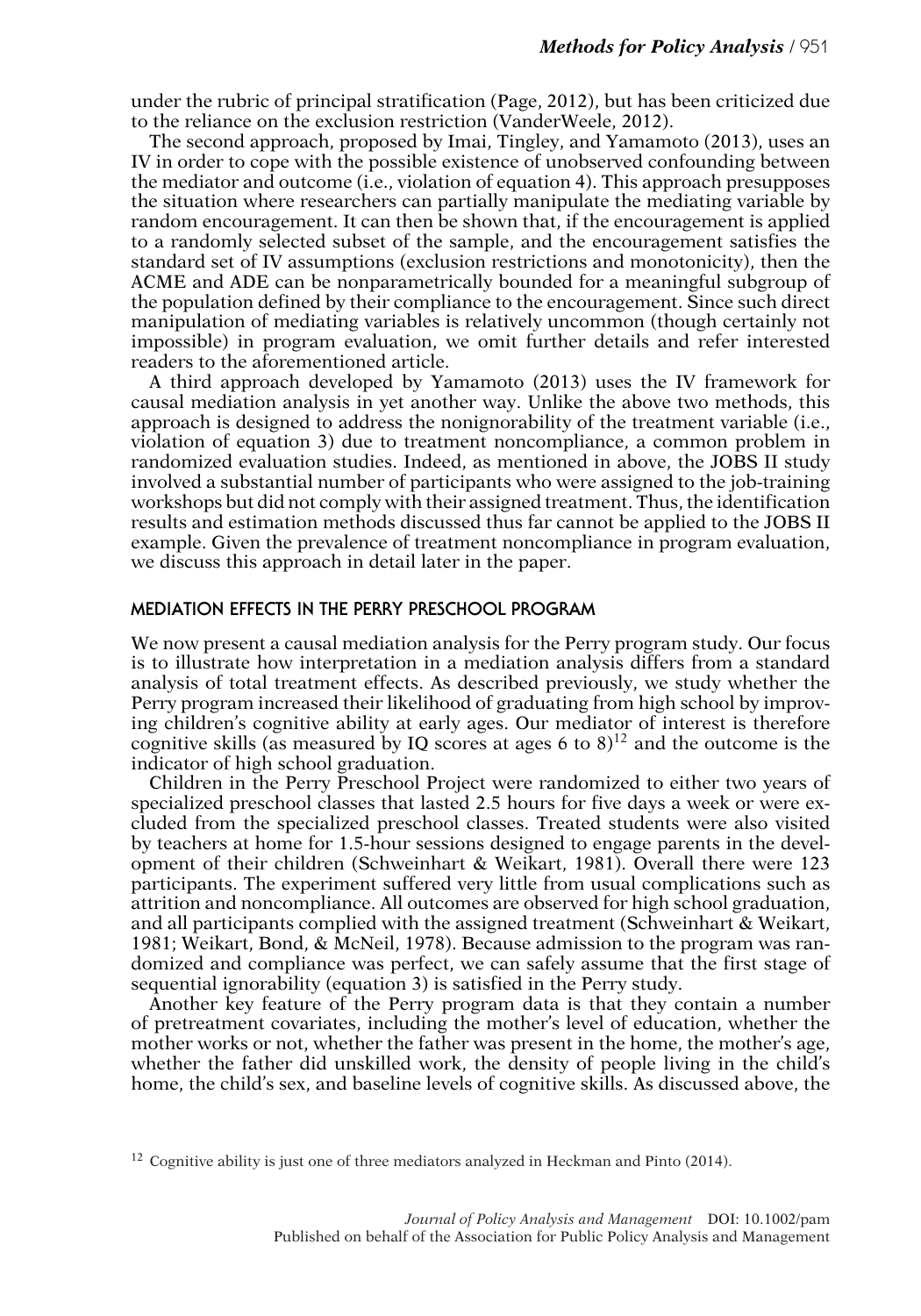|                      |                | Graduate high school       |
|----------------------|----------------|----------------------------|
| <b>ACMEs</b>         | $\bar{\delta}$ | 0.069<br>[0.002, 0.154]    |
| ADEs                 |                | 0.169<br>$[-0.011, 0.334]$ |
| Average total effect | $\bar{\tau}$   | 0.224<br>[0.044, 0.408]    |

| <b>Table 1.</b> Estimated causal quantities of interest for Perry Preschool Project. |  |
|--------------------------------------------------------------------------------------|--|
|--------------------------------------------------------------------------------------|--|

*Note*:  $N = 123$ . Outcome is whether a student graduated from high school and the mediator is cognitive ability as measured by an average of IQ scores across ages 6 to 8. In square brackets are 95 percent bootstrap percentile confidence intervals. The model for the outcome is a logistic regression, and the model for the mediator is a linear regression model. Both models are specified with a number of covariates. Estimates are on a probability scale.

second stage of sequential ignorability (equation 4) crucially depends on the quality of these pretreatment data. That is, if there are unobserved pretreatment covariates that affect both cognitive ability and high school graduation, this assumption will be violated and the ACME and ADE will not be identified.

How plausible, then, is the second stage of sequential ignorability in the Perry study? The rich set of pretreatment covariates is a big plus. In particular, we do have a measure for the mediator at baseline, and it is logically impossible to consider the baseline measurement of the outcome. However, the possibility of unobserved confounding still remains. For example, consider depressive symptoms at baseline, which were not measured. Clinical depression may both reduce cognitive ability as measured by IQ test and reduce the likelihood of graduating from high school, especially if it goes untreated. Ruling out the presence of possible unobserved confounding completely is unfortunately impossible. Nevertheless, as we discussed below, we can address the possibility of unobserved pretreatment confounding via a sensitivity analysis.

We first estimate the ACME and ADE assuming sequential ignorability. Because the outcome is a binary indicator, we model it by a logistic regression model with the mediator, treatment, and the full set of pretreatment covariates listed above. For the mediator, we use a normal linear regression model including the treatment and the same set of pretreatment covariates. We then apply the general estimation procedure described above, which easily accommodates the combination of these two different types of statistical models.<sup>13</sup>

Table 1 shows the estimated ACME, ADE, and average total effect. The average total effect (bottom row), which is equivalent to the usual average treatment effect, is estimated to be 0.224 with the 95 percent confidence interval ranging between 0.044 and 0.408. Thus, the Perry program increased the percentage chance of high school graduation by just over 22 points. This estimate strongly suggests that the Perry program increased the graduation rate by a significant margin, both statistically and substantively. In an analysis of the causal mechanism, however, the primary goal is to decompose this effect into direct and indirect effects. To reiterate, the indirect effect (ACME) is the portion of the average total effect that is transmitted

<sup>&</sup>lt;sup>13</sup> We omit an interaction term between the treatment and the mediator variable from the specifications of our models, as we found no evidence for such an interaction. Inclusion of this interaction would allow the ACME and ADE to differ depending on the baseline condition. For a focused discussion about how to interpret treatment/mediator interactions, see Muller, Judd, and Yzerbyt (2005).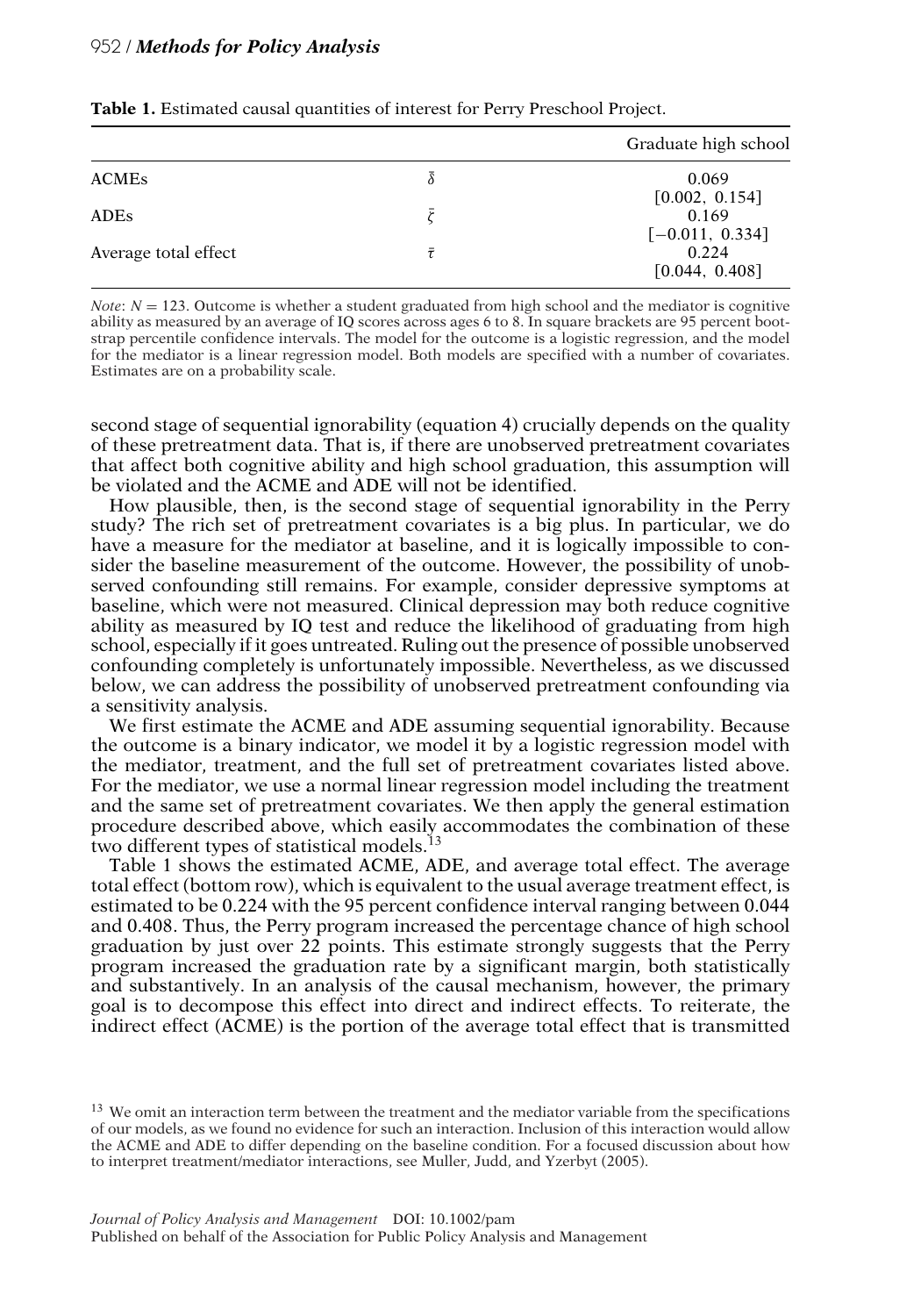through higher cognitive ability, and the direct effect (ADE) is the remaining portion of the Perry program effect attributable to all other possible causal mechanisms. Here, we find that a substantial portion of the average total effect is due to changes in cognitive ability at ages 6 to 8. That is, the ACME for the cognitive ability (top row) is estimated to be approximately 0.069, with the 95 percent confidence interval ranging from 0.001 to 0.154 points. This implies that treatment-induced changes in cognitive ability account for about 29 percent of the total effect. On the other hand, the estimated Perry program ADE, which represents all other possible mechanisms, is 0.169, with a 95 percent confidence interval of –0.011 to 0.334. Overall, the analysis suggests that the Perry program increases high school graduation rates and some of that change is due to an increase in cognitive ability at ages 6 to 8. The mediation results suggest that components of the intervention that increase cognitive ability are important.

The analysis thus far rests on the strong assumption that there is not a common unobserved confounder that affects both cognitive ability and high school graduation. As discussed above, this part of the sequential ignorability assumption is required for identification of the ACME and ADE but is not guaranteed to hold even in a randomized intervention like the Perry Preschool Project. Indeed, it is not unreasonable to think this assumption may have been violated in the Perry program study. As we noted above, depression is one possible confounder that is not measure at baseline but could affect both cognitive ability and high school graduation. Therefore, a sensitivity analysis is necessary in order to understand whether our conclusion is highly contingent on the assumption of no unobserved mediator–outcome confounding.

We now apply the sensitivity analysis discussed above. First, we conduct the analysis based on the  $\rho$  parameter. Recall that  $\rho$  represents the correlation between the error terms of the mediation and outcome models. When the second part of the sequential ignorability assumption holds,  $\rho$  is 0. Therefore, nonzero values of  $\rho$  represent violations of the key identifying assumption. In the sensitivity analysis, we can compute the indirect effect as a function of  $\rho$ . If the indirect effect is zero for small values of  $\rho$  that indicates that a minor violation of the sequential ignorability assumption would reverse the conclusions in the study. The result is shown in the left panel of Figure 2. We find that, for this outcome, the estimated ACME equals 0 when  $\rho$  equals 0.3. However, given sampling uncertainty the confidence intervals for  $\rho$  always include 0. Thus if there were a modest violation of the sequential ignorability assumption, the true ACME could be 0.

We can also express the degree of sensitivity in terms of the  $\bar{R}^2$  parameters, that is, how much of the observed variations in the mediator and outcome variables are each explained by a hypothesized omitted confounder. In the right panel of Figure 2, the true ACME is plotted as contour lines against the two sensitivity parameters. On the horizontal axis is  $\tilde{R}_M^2$ , the proportion of the variance in the mediator, and on the vertical axis is  $\tilde{R}_{Y}^{2}$ , the proportion of the variance for the outcome, that are each explained by the unobserved confounder. In this example, we let the unobserved confounder affect the mediator and outcome in the same direction, though analysts can just as easily explore the alternative case. The dark line in the plot represents the combination of the values of  $\tilde{R}^2_M$  and  $\tilde{R}^2_Y$  for which the ACME would be 0. Note that, as is evident in the figure, these two sensitivity parameters are each bounded above by one minus the overall  $R^2$  of the observed models, which represents the proportion of the variance that is not yet explained by the observed predictors in each model. Here, we find that the true ACME changes sign if the product of these proportions is greater than 0.037 and the confounder affects both cognitive ability and high school graduation in the same direction. For example, suppose that clinical depression was the unmeasured pretreatment confounder, which would most likely decrease both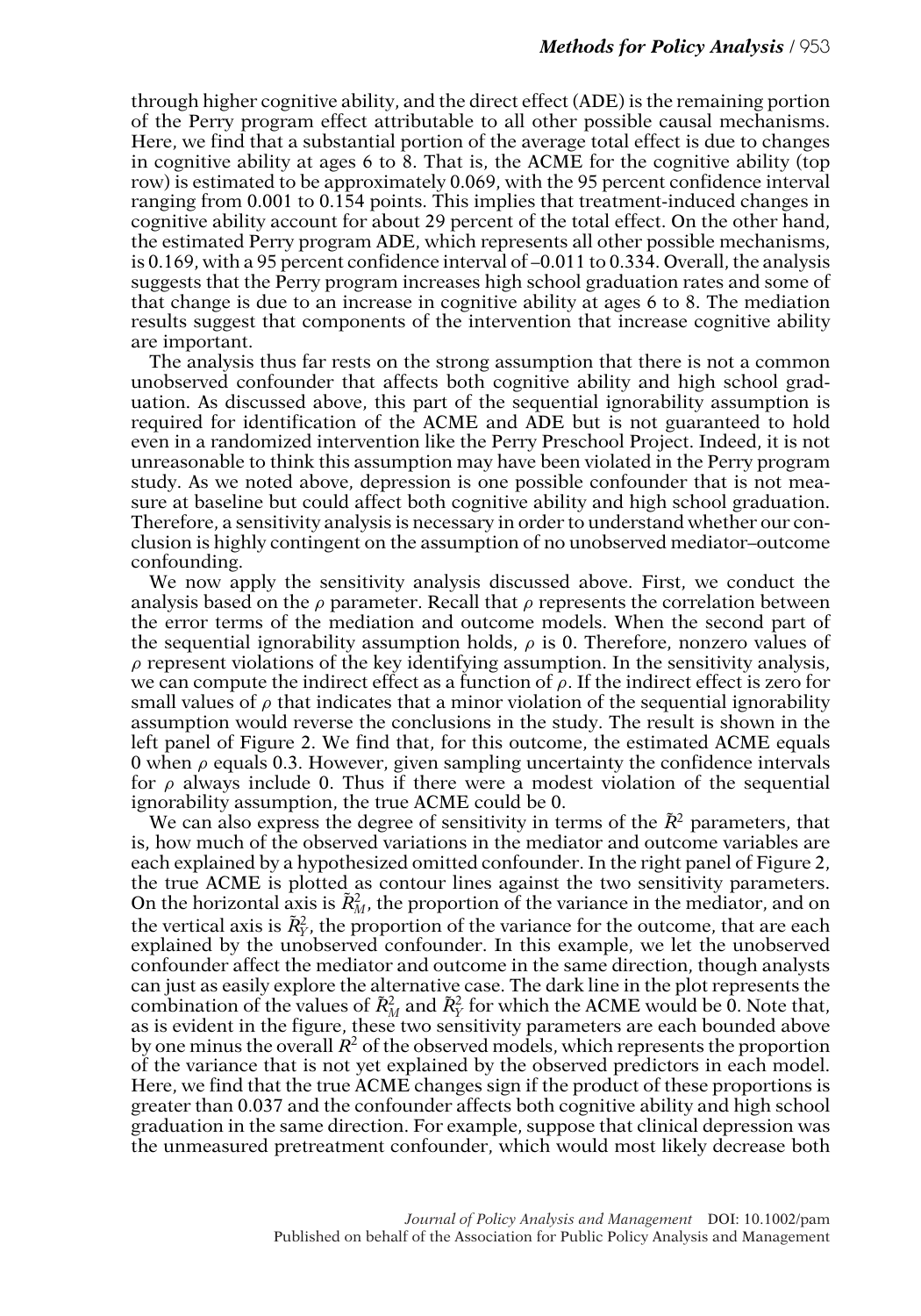

**Figure 2.** Sensitivity analysis for the Perry Preschool Project study, with high school graduation status as outcome. In the left panel, the correlation between the error terms in the mediator and outcome regression models  $(\rho)$  is plotted against the true ACME. The estimated ACME (assuming sequential ignorability) is the dashed line and 95 percent confidence intervals represented by the shaded regions. The right panel plots the true ACME as a function of the proportion of the total mediator variance (horizontal axis) and the total outcome variance (vertical axis) explained by an unobserved confounder. In this graph the mediator and outcome variables are assumed to be affected in the same directions by the confounder. Note that the contour lines terminate at the maximum allowable values of the sensitivity parameters implied by the observed information.

cognitive ability and high school graduation rate. Then, the true ACME would be 0 or negative if depression explained about 20 percent of the variances in both of these variables. This level of sensitivity, again, is largely comparable to existing empirical studies (Imai, Keele, & Yamamoto, 2010a; Imai, Keele, & Tingley, 2010c; Imai et al., 2011). In sum, our sensitivity analysis suggests that the positive mediation effect of cognitive ability for the effect of the Perry program on high school graduation is moderately robust to the possible unobserved pretreatment confounding.

## **CAUSAL MEDIATION ANALYSIS WITH NONCOMPLIANCE**

In the discussion so far, we have assumed that all subjects comply with the assigned treatment status. However, many randomized evaluation studies suffer from treatment noncompliance. For example, in the JOBS II study, 39 percent of the workers who were assigned to the treatment group did not actually participate in the job-skills workshops. Noncompliant subjects present a substantial challenge to randomized studies because those who actually take the treatment are no longer a randomly selected group of subjects; the compliers and noncompliers may systematically differ in their unobserved characteristics. A naïve comparison of average employment outcomes between the actual participants in the workshops and those who did not participate will therefore lead to a biased estimate of the average causal effect of the treatment.

In the presence of treatment noncompliance, the methods from above are no longer valid because the actual treatment status is no longer ignorable. That is, equation (3) in Assumption 1 is violated. Hence, it is crucial to understand the basis on which causal mechanisms can be studied when there is noncompliance, which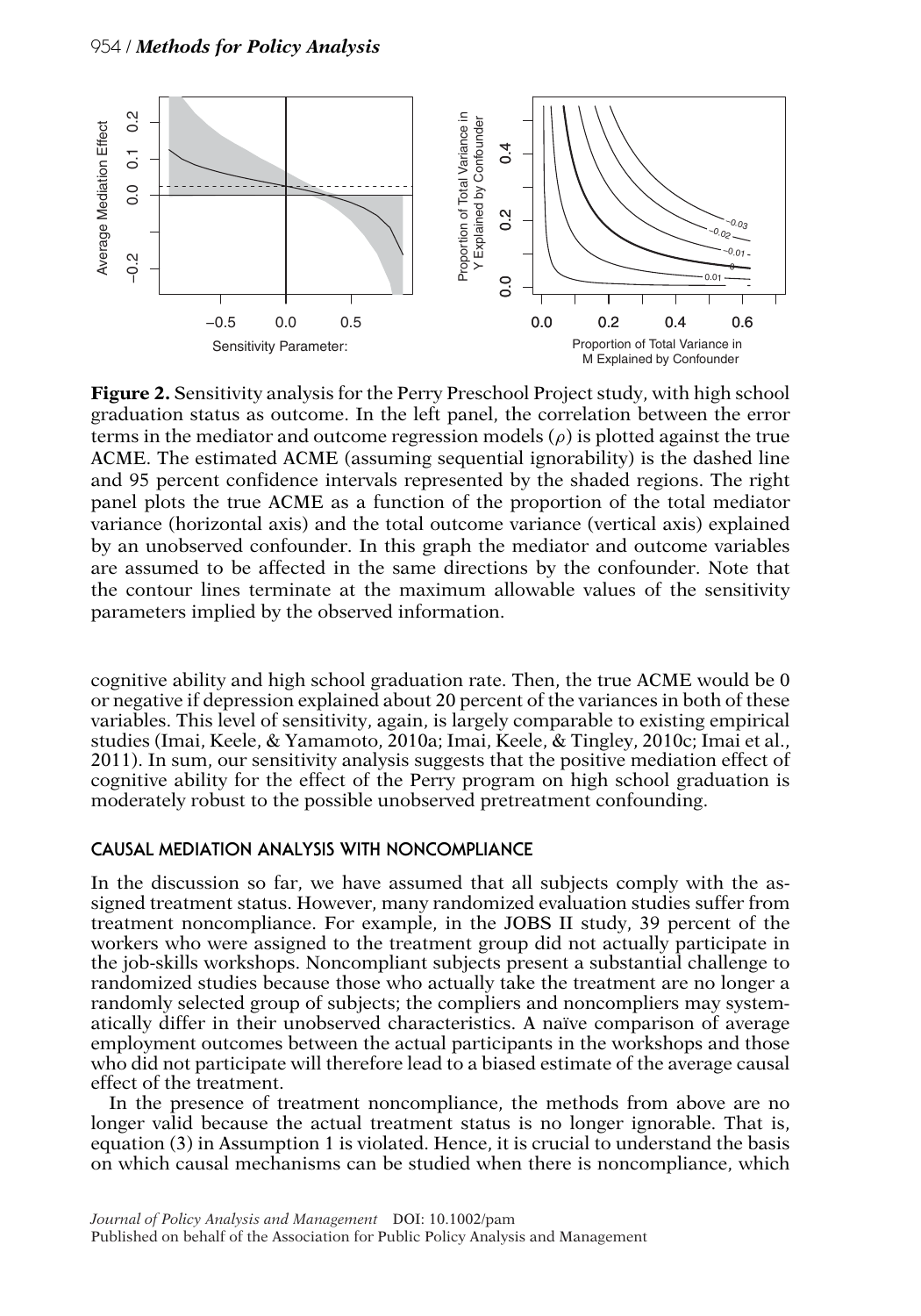often occurs in policy interventions. Given the interest in studying mechanisms when noncompliance exists, it is important that we know exactly what assumptions are necessary and what quantities can be estimated from the data.

#### **Alternative Causal Mediation Effects with Noncompliance**

We now modify our framework to incorporate treatment noncompliance in causal mediation analysis. In addition to the actual treatment received by the workers (which we continue to denote by  $T_i$ ), we consider the assigned treatment status  $Z_i$ , which equals 1 if worker  $i$  is assigned to (but does not necessarily take) the treatment and 0 otherwise. Then, under the assumption that the treatment assignment itself does not directly affect the mediator (exclusion restriction; see Appendix  $A$ )<sup>14</sup>, we can rewrite the potential mediator in terms of the treatment assignment alone,  $M_i(z)$ , where the dependence on the actual treatment is kept implicit. Likewise, if we assume that the treatment assignment can only affect the outcome through the actual treatment, the potential outcome can be written as  $Y_i(z, m)$ . In this alternative representation, the observed mediator and outcome can then be expressed as  $M_i =$  $M_i(Z_i)$  and  $Y_i = Y_i(Z_i, M_i(Z_i))$ , respectively.

What causal quantities might we be interested in, when treatment noncompliance exists and our substantive goal is to analyze the causal mechanism represented by the mediator? The quantities we examined earlier in the paper, the ACME and ADE, are difficult to identify without strong assumptions because the observed actual treatment is unlikely to be ignorable. We instead focus on two alternative sets of mechanism-related causal quantities that can be identified under more plausible assumptions.

First, consider the ITT effect, the average effect of treatment assignment itself on the outcome of interest. This effect is the usual estimated in the "reduced-form" analysis of randomized evaluation studies with noncompliance (e.g. Angrist, Imbens, & Rubin, 1996) and can be written in our current modified notation as  $\bar{\tau}_{ITT} \equiv \mathbb{E}[Y_i(1, M_i(1)) - Y_i(0, M_i(0))]$ . Our first set of mechanism-related quantities decompose this effect. That is, the *mediated* and *unmediated ITT effects* are defined as

$$
\bar{\lambda}(z) \equiv \mathbb{E}[Y_i(z, M_i(1)) - Y_i(z, M_i(0))]
$$
\n(7)

$$
\bar{\mu}(z) \equiv \mathbb{E}[Y_i(1, M_i(z)) - Y_i(0, M_i(z))]
$$
\n(8)

for  $z \in \{0, 1\}$ , respectively. These quantities are identical to the ACME and ADE defined in above except that they are defined with respect to treatment assignment, not actual treatment. That is, the mediated ITT effect is the portion of the average effect of the treatment assignment itself on the outcome that goes through changes in the mediator values, regardless of the actual treatment. In the JOBS II study,  $\lambda(z)$  represents the average change in the employment in response to the change in self-efficacy induced by assignment to job-skills workshops (regardless of actual participation), holding the actual participation variable at the value workers would naturally choose under one of the assignment conditions. Similarly, the unmediated ITT effect,  $\bar{\mu}(z)$ , represents the portion of the average effect of the assignment on the outcome that does not go through the mediator. It can be shown that the mediated and unmediated ITT effects sum up to the total ITT effect,  $\bar{\tau}_{ITT}$ .

<sup>&</sup>lt;sup>14</sup> All appendices are available at the end of this article as it appears in JPAM online. Go to the publisher's Web site and use the search engine to locate the article at http://onlinelibrary.wiley.com.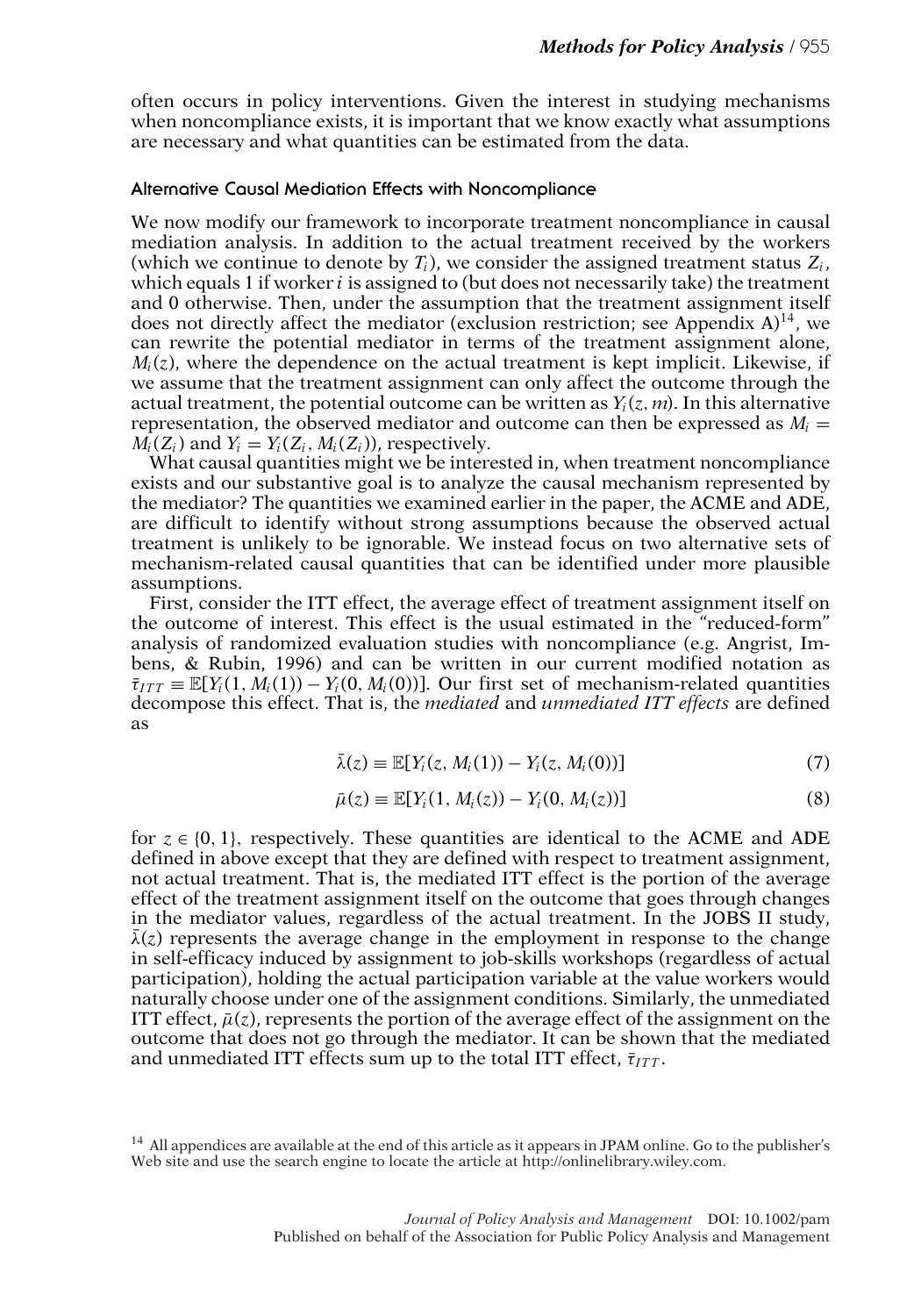Second, we consider decomposing an alternative total effect, the ATT. This quantity represents the (total) causal effect of the actual treatment on the outcome among the subjects who actually received the treatment. Under the assumption that (as was true in the JOBS II study) no worker assigned to the control group can actually take the treatment (one-sided noncompliance, see Appendix  $A$ )<sup>15</sup>, this quantity can be written as  $\tilde{\tau} = \mathbb{E}[Y_i(1, M_i(1)) - Y_i(0, M_i(0)) | T_i = 1]$ . Now we define the *average causal mediation effect on the treated* (ACMET) and *average natural direct effect on the treated* (ANDET), respectively, as

$$
\tilde{\delta}(z) \equiv \mathbb{E}[Y_i(z, M_i(1)) - Y_i(z, M_i(0)) | T_i = 1]
$$
\n(9)

$$
\tilde{\zeta}(z) \equiv \mathbb{E}[Y_i(1, M_i(z)) - Y_i(0, M_i(z)) | T_i = 1]
$$
\n(10)

for  $z \in \{0, 1\}$ . These quantities are equivalent to the ACME and ADE, except that they refer to the average indirect and direct effects among those who are actually treated.<sup>16</sup> In the JOBS II study, these effects correspond to the effects of participation in the job-skills workshops on employment probability mediated and unmediated through self-efficacy among the workers who actually participated in the workshops. Again, it can be mathematically shown that the sum of these two effects is equal to the (total) ATT.

## **Nonparametric Identification under Local Sequential Ignorability**

When can we identify the alternative mediation effects defined in the previous section? Using the more general result of Yamamoto (2013), we can show that the following assumption is sufficient.

**Assumption 2.** Local Sequential Ignorability among the Treated**.**

$$
\{Y_i(t, m), M_i(t'), T_i(z)\} \perp\!\!\!\perp Z_i \mid X_i \tag{11}
$$

$$
Y_i(t',m) \perp \!\!\!\perp M_i \mid T_i = 1, X_i \tag{12}
$$

*for all z, t, t'*  $\in$  {0, 1} *and m*  $\in$  *M, where T<sub>i</sub>(z) denotes the potential treatment given assignment to z.*

Details are provided in Appendix  $A^{17}$ . Assumption 2 is similar to Assumption 1 but differs from the latter in several important respects. First, equation (11) is satisfied if the treatment assignment *Zi*, instead of the actual treatment, is either randomized or can be regarded as if randomized conditional on pretreatment covariates  $X_i$ . Since the assignment to job-skills workshops was randomly made in the JOBS II study, equation (11) is guaranteed to hold in our JOBS II data set. Second, equation (12) is typically more plausible than equation (4) because it assumes the independence of the potential outcomes and the observed mediator only among the treated workers. In the JOBS II study, equation (12) will be satisfied if the observed levels of selfefficacy among the actual participants of the job-skills workshops can be regarded as close to random after controlling for the observed pretreatment covariates that may systematically affect both self-efficacy and employment.

<sup>&</sup>lt;sup>15</sup> All appendices are available at the end of this article as it appears in JPAM online. Go to the publisher's

Web site and use the search engine to locate the article at http://onlinelibrary.wiley.com.<br><sup>16</sup> Because Pr(*Z<sub>i</sub>* = 1 | *T<sub>i</sub>* = 1) = 1 under one-sided noncompliance,  $\bar{\delta}(z)$  and  $\tilde{\zeta}(z)$  represent both the de-

composed effects of the treatment assignment and the actual treatment. <sup>17</sup> All appendices are available at the end of this article as it appears in JPAM online. Go to the publisher's Web site and use the search engine to locate the article at http://onlinelibrary.wiley.com.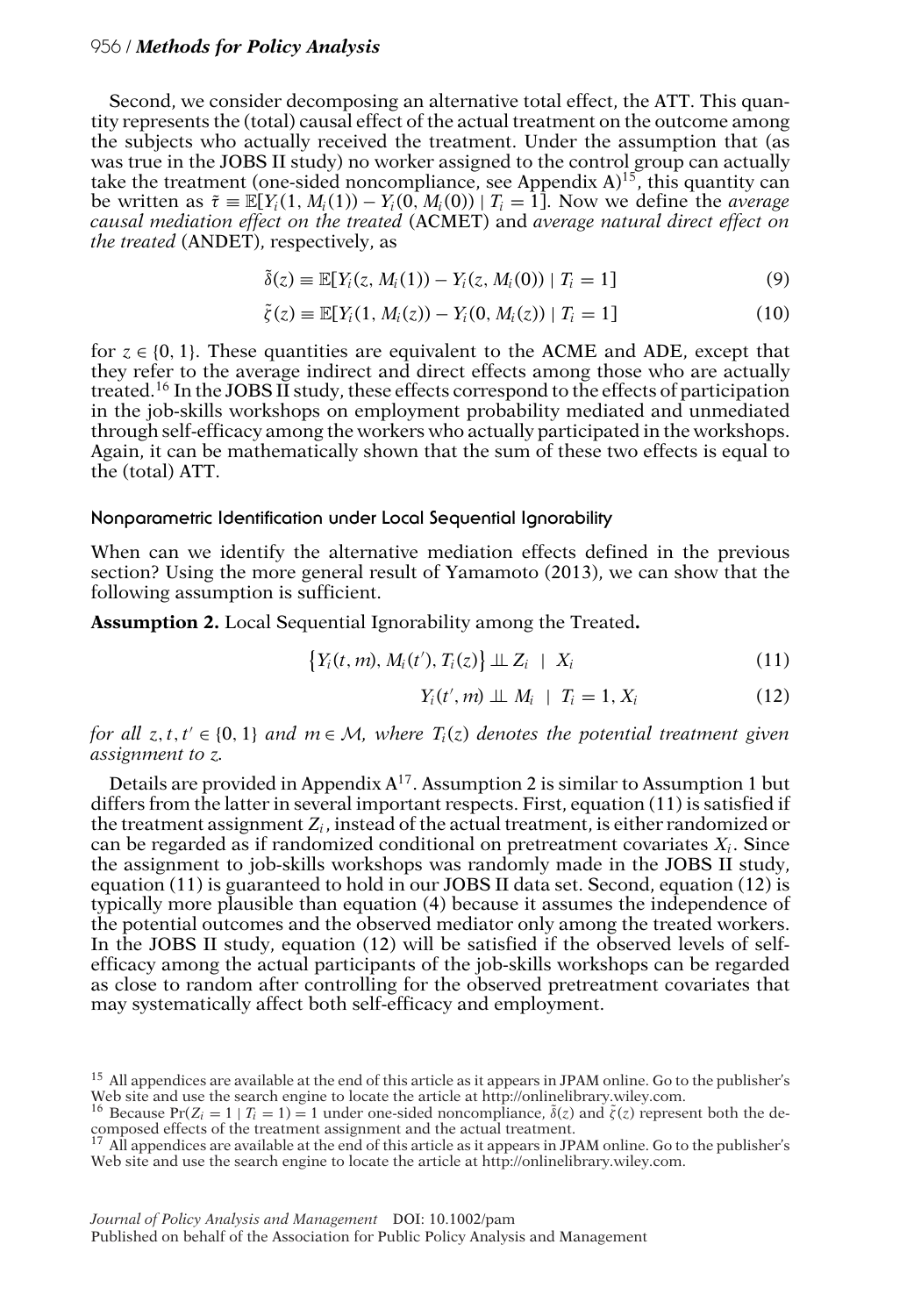#### **A General Estimation Procedure**

Once the nonparametric identification of these alternative mediation effects are achieved under Assumption 2, they can be consistently estimated using the flexible procedure proposed by Yamamoto (2013). The procedure is similar to the general algorithm for the perfect compliance case discussed before, in that it accommodates various types of parametric and semiparametric models. Specifically, the estimation procedure entails three regression-like models for the outcome, mediator, and actual treatment.

First, analysts should posit and fit a regression model for the outcome. The model, which we denote by  $S(m, t, z, x) \equiv \mathbb{E}[Y_i|M_i = m, T_i = t, Z_i = z, X_i = x]$ , should include the mediator, actual treatment, assigned treatment, and pretreatment covariates as predictors, and can be fitted via standard estimators such as least squares and maximum-likelihood estimators. Second, the analysts should model the conditional density of the mediator, using the actual treatment, assigned treatment, and pretreatment covariates as predictors. The model, denoted by  $G(m, t, z, x) \equiv p(M_i =$  $m | T_i = t, Z_i = z, X_i = z$ , can again be estimated via standard procedures. Finally, the conditional probability of the actual treatment should similarly be modeled as a function of the assigned treatment and covariates. We denote this model by  $Q(t, z, x) \equiv Pr(T_i = t | Z_i = z, X_i = x).$ 

The mediated and unmediated ITTs, ACMET, and ANDET can then be estimated by combining these estimates of the conditional expectations and densities. The exact formulas that generally apply for any types of models are given by Yamamoto (2013) and implemented by the ivmediate function in the R package mediation (Imai et al., 2010b); here, we provide an illustration for the case of a binary mediator and no pretreatment covariate, focusing on the ACMET for the treatment baseline. Using the fitted models  $\hat{S}(m, t, z)$ ,  $\hat{G}(m, t, z)$ , and  $\hat{Q}(t, z)$ , this mediation effect can be estimated by the following expression:

$$
\hat{\delta}(1) = \sum_{m=0}^{1} \hat{S}(m, 1, 1) \left\{ \hat{G}(m, 1, 1) + \frac{\hat{Q}(0, 1)}{\hat{Q}(1, 1)} \hat{G}(m, 0, 1) - \frac{\hat{Q}(0, 0)}{\hat{Q}(1, 1)} \hat{G}(m, 0, 0) \right\}.
$$
 (13)

Each of the quantities in the above equation is predicted quantities from the three fitted models with treatment assignment and status set to the appropriate values. For example,  $\hat{Q}(1, 1)$  is the predicted values from this model:  $Pr(T_i = t | Z_i = z, X_i = x)$ with *t* and *z* set to 0.

Valid uncertainty estimates for these quantities can be obtained via the bootstrap. One such procedure, implemented in ivmediate, consists of randomly resampling *n* observations from the sample of size *n* with replacement, calculating the estimates of mediation effects such as equation (13) for each of the resamples, and using the empirical quantiles of the resulting distributions as confidence intervals. Yamamoto (2013) shows evidence based on a series of Monte Carlo simulations suggesting that this procedure works well for a reasonably large sample and if compliance rate is not too low.

## **MEDIATION EFFECTS IN THE JOBS II STUDY**

Now we apply the method in the previous section to the JOBS II data set for illustration. As we discussed before, the study's analysts were interested in how much of the causal effects of participation in job-skills workshops on depressive symptoms and employment were due to participants' increased confidence in their ability to search for a job. In the JOBS II program, a prescreening questionnaire was given to 1,801 unemployed workers, after which treatment and control groups were ran-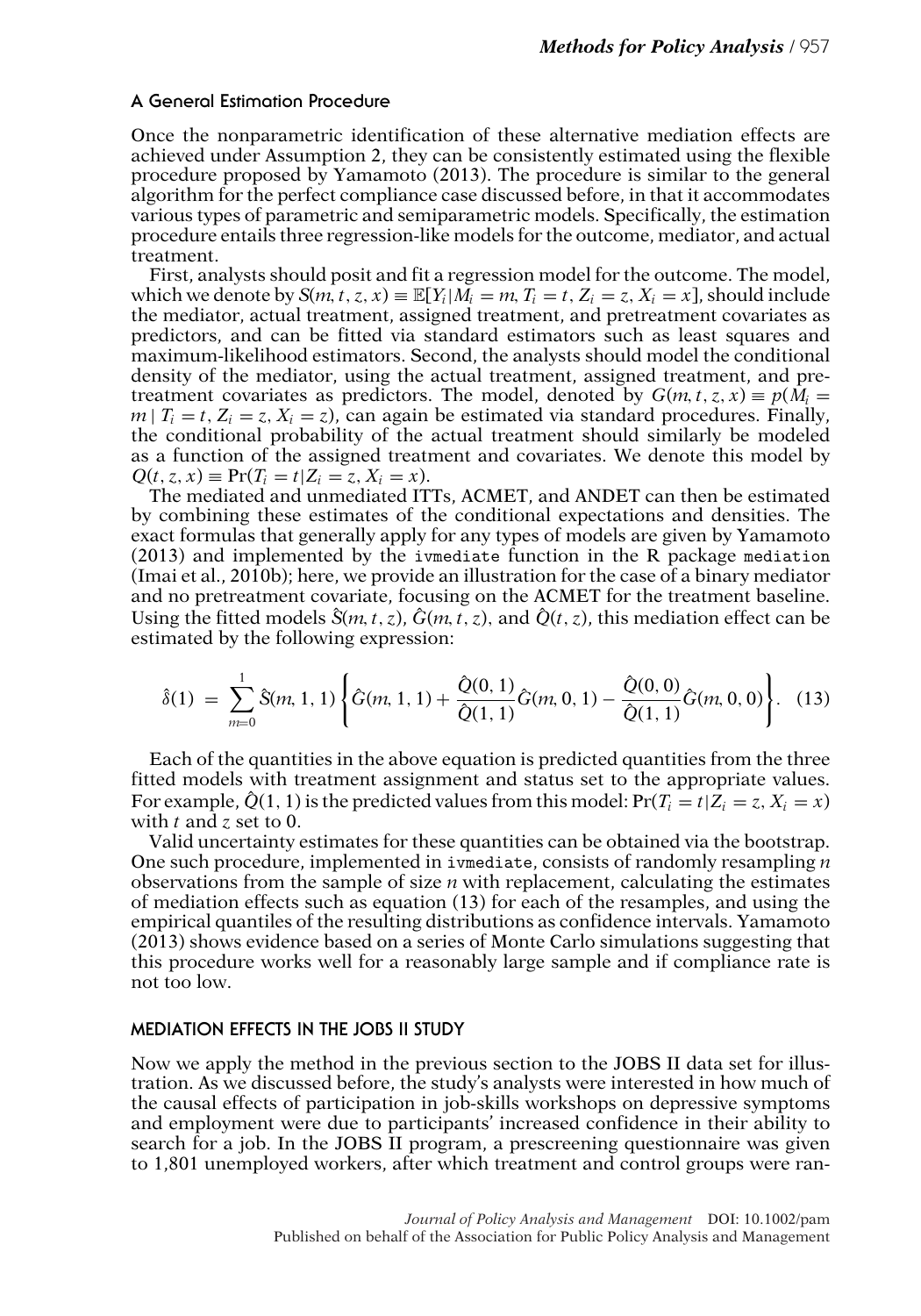|              |                    | Depression         | Employment status |
|--------------|--------------------|--------------------|-------------------|
| <b>ACMET</b> | $\delta(1)$        | $-0.034$           | 0.001             |
|              |                    | $[-0.071, -0.005]$ | $[-0.011, 0.012]$ |
|              | $\delta(0)$        | $-0.044$           | 0.002             |
|              |                    | $[-0.103, -0.006]$ | $[-0.028, 0.021]$ |
| <b>ANDET</b> | $\tilde{\zeta}(1)$ | $-0.009$           | 0.102             |
|              |                    | $[-0.128, 0.117]$  | [0.012, 0.192]    |
|              | $\tilde{\zeta}(0)$ | $-0.019$           | 0.104             |
|              |                    | $[-0.140, 0.107]$  | [0.017, 0.187]    |
| <b>ATT</b>   | $\tilde{\tau}$     | $-0.053$           | 0.104             |
|              |                    | $[-0.174, 0.074]$  | [0.018, 0.186]    |

| <b>Table 2.</b> Estimated causal quantities of interest for JOBS II study. |  |  |  |  |  |  |  |  |  |  |  |  |  |  |  |  |  |
|----------------------------------------------------------------------------|--|--|--|--|--|--|--|--|--|--|--|--|--|--|--|--|--|
|----------------------------------------------------------------------------|--|--|--|--|--|--|--|--|--|--|--|--|--|--|--|--|--|

*Note*:  $N = 1050$ . Mediator is a continuous measure of job-search self-efficacy measured in the postintervention interviews. Depression outcome is a continuous measure of depressive symptoms. Employment status outcome is whether a respondent was working more than 20 hours per week after the training sessions. In square brackets are 95 percent bootstrap percentile confidence intervals. Models for the outcome and mediator were specified with a number of covariates including measures of depressive symptoms measured prior to treatment.

domly assigned. Job-skills workshops were provided to the treatment group, which covered job-search skills as well as techniques for coping with difficulties in finding a job. Individuals in the control group were given a booklet that gave them tips on finding a job. Two key outcome variables were measured: the Hopkins Symptom Checklist that measures depressive symptoms (continuous), and an indicator for whether employment had been obtained (binary).

Here, we focus on the ACMET and ANDET of the workshop attendance on the depression and employment outcomes with respect to the self-efficacy mediator, which respectively represent the portions of the total average effect of the workshop attendance among the actual participants in the workshops that can and cannot be attributed to their increased sense of self-efficacy. We estimate these causal effects of interest based on a series of regression models that include a large set of pretreatment covariates (participants' sex, age, occupation, marital status, race, educational attainment, pre-intervention income, and preintervention level of depressive symptoms) to make Assumption 2 more plausible. The sample for our analysis ( $N = 1,050$ ) includes all observations for which all key variables were measured without missingness. Of these observations, 441 actually participated in the job-skills workshops, and our estimates apply to those 441 actually treated observations. Results are reported in Table 2.

We begin with a discussion of the results for the depression outcome (left column). As discussed in before, these estimates are obtained by first fitting three models for the outcome, mediator, and treatment compliance, and then combining them into the ACMET and ANDET estimates. Here, we use linear regressions for all three models. The estimate of the average treatment effect on the treated  $(\tilde{\tau}, \tilde{\tau})$ bottom row) represents the total effect of workshop participation. Here, we observe a slight decrease in depressive symptoms (about −0.053 points on the scale of 1 to 5). The estimate does not reach the conventional levels of statistical significance, with the 95 percent confidence interval of  $[-0.174, 0.074]$ . The ACMET ( $\delta(1)$  and  $\delta(0)$ , top two rows), however, is negative both under the treatment and control baselines (−0.034 and −0.044, respectively) with the 95 percent confidence interval not overlapping with 0 ([−0.071, −0.005] and [−0.103, −0.006]). This suggests that the workshop attendance slightly but significantly decreased the depressive symptoms among the actual participants by increasing the participants' sense of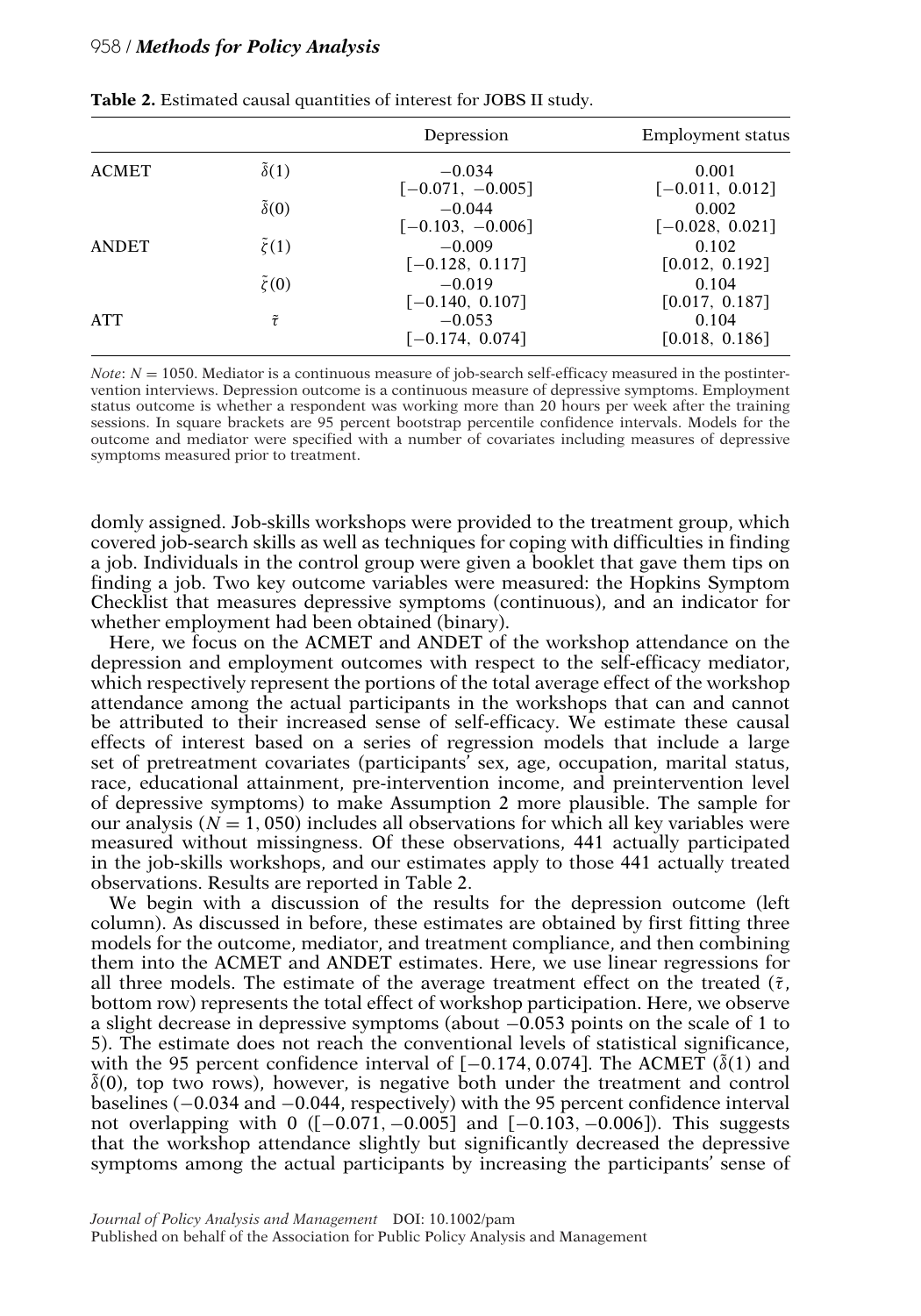self-efficacy in job-search process. The ANDET ( $\tilde{\zeta}(1)$  and  $\tilde{\zeta}(0)$ , middle two rows), on the other hand, is even smaller in magnitude (−0.009 and −0.019) and statistically insignificant ( $[-0.128, 0.117]$  and  $[-0.140, 0.107]$ ), implying that the treatment effect mostly goes through the self-efficacy mechanism among the workshop participants.

Turning to the employment outcome (right column), we use logistic regression to model this variable because it takes on binary values (employed or unemployed). As in the case where treatment compliance is perfect, the estimation method used here can accommodate a large variety of outcome and mediator models. Here, we observe that the treatment increased the probability of obtaining a job among the actual workshop participants by 10.4 percentage points, with the 95 percent confidence interval of [0.018, 0.186]. The estimates of the ACMET and ANDET, however, imply that this statistically significant increase in the employment probability cannot be attributed to the self-efficacy mechanism. The ACMET is very close to 0 for both the treatment and control baselines, while the ANDET is estimated to be almost as large as the total effect on the treated for both baseline conditions, with the 95 percent confidence intervals not overlapping with 0. This suggests that the components of the JOBS II intervention designed to activate self-efficacy were of lesser importance.

#### **CONCLUDING REMARKS ON CAUSAL MEDIATION ANALYSIS**

In program evaluation, analysts tend to focus solely on the study of policy impact. There is good reason for this since, with randomization, we can estimate average treatment effects under relatively weak assumptions. Policymakers may, however, demand deeper explanations for why interventions matter. Analysts may be able to use causal mechanisms to provide such explanations.

Here, we have outlined the assumptions and methods needed for going beyond average treatment effects to the estimation of causal mechanisms. Researchers often attempt to estimate causal mechanisms without fully understanding the assumptions needed. The key assumption, sequential ignorability, cannot be made plausible without careful attention to study design, especially in terms of collecting a full set of possible pretreatment covariates that might confound the indirect effect. The sensitivity analysis discussed in this paper allows researchers to formally evaluate the robustness of their conclusions to the potential violations of those assumptions. Strong assumptions such as sequential ignorability deserve great care and require a combination of innovative statistical methods and research designs. We also engaged with the issue of treatment noncompliance, a problem that may be of particular importance in policy analysis. We showed that alternative assumptions are necessary to identify the role of a mechanism and that a simple, flexible estimation procedure can be used under those assumptions.

Recent work has explored how analysts can use creative experimental designs to shed light on causal mechanisms. The two examples in this paper both involved a single randomization of the treatment. The problem with the single experiment design, however, is that we cannot be sure that the observed mediator is ignorable conditional on the treatment and pretreatment covariates. As noted in Howard Bloom's acceptance remarks to the Peter Rossi award, "The three keys to success are 'design, design, design'... No form of statistical analysis can fully rescue a weak research design" (Bloom, 2010). Above we lay out the importance of research designs that collect relevant confounding variables in designs where only the treatment is randomized. Pushing the importance of design further, Imai, Tingley, and Yamamoto (2013) propose several different experimental designs and derive their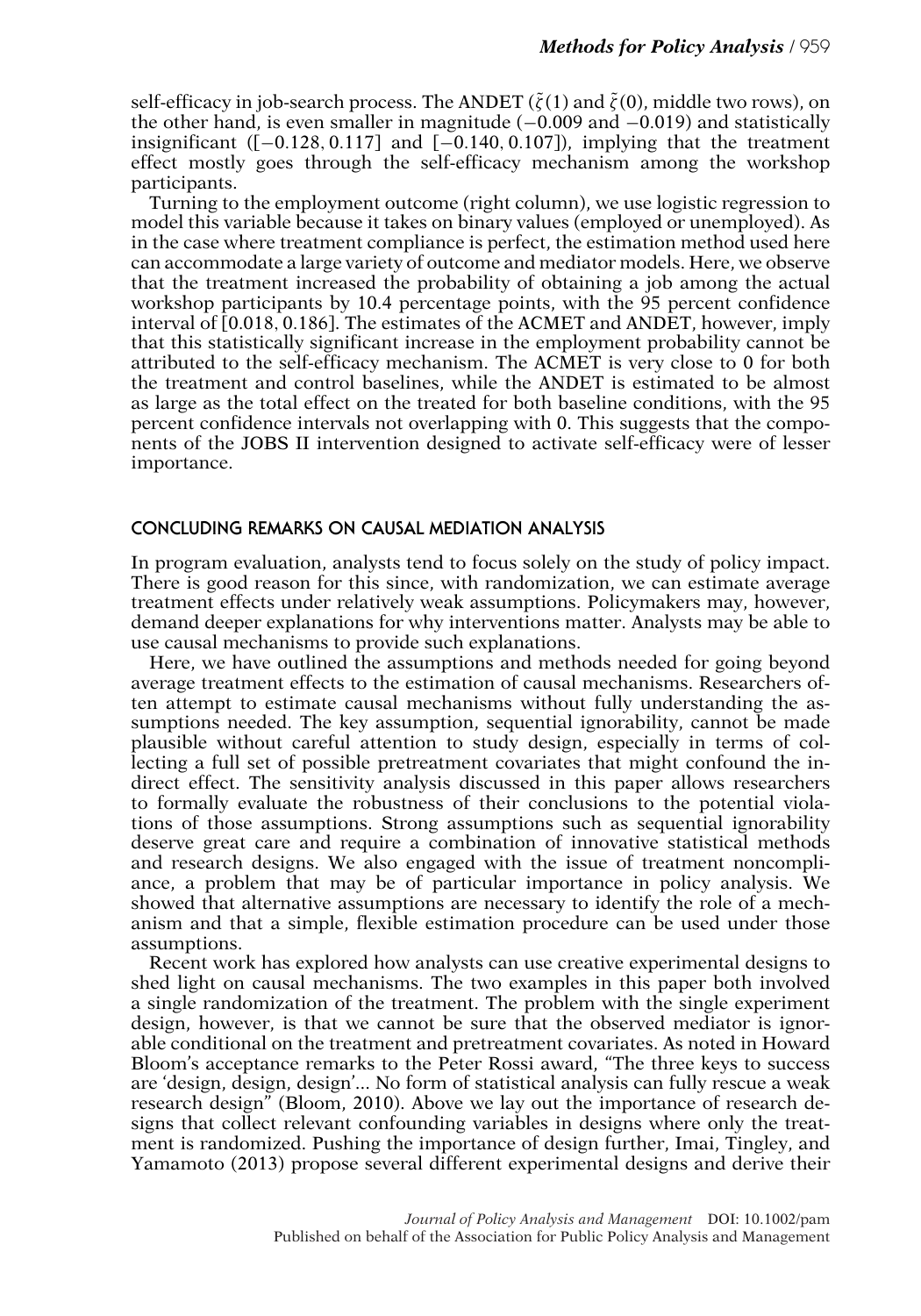identification power under a minimal set of assumptions. These alternative designs can often provide informative bounds on mediation effects under assumptions that may be more plausible than those required with a single experiment. As such, policy analysts have a number of tools, both statistical and design-based, available when they are interested in moving beyond standard impact assessment.

We conclude with a discussion of an important practical aspect of causal mediation analysis in the field of policy analysis. The need to collect extensive sets of pretreatment covariates suggests increase in cost, compared to traditional intervention studies. A similar consideration arises in measuring mediating variables, since it often means that policy researchers will need to revisit the subjects in their study sample multiple times to collect these measures prior to the ultimate outcomes. And of course, some mediators may be more or less easily measured. Given the likely increase in cost for mediation studies, the role of federal, state, and local government funders will be crucial. In the end, we consider it of fundamental importance to answer questions of how and why experimental manipulations work in a policy setting. Equipped with the appropriate statistical tools, like those outlined in this paper, policy analysts can accumulate important knowledge that speaks to pressing public policy concerns.

*LUKE KEELE is Associate Professor, Department of Political Science, 211 Pond Lab, Penn State University, University Park, PA 16801 (e-mail: ljk20@psu.edu).*

*DUSTIN TINGLEY is Associate Professor, Department of Government, Harvard University, Cambridge, MA 02138 (e-mail: dtingley@gov.harvard.edu).*

*TEPPEI YAMAMOTO is Assistant Professor, Department of Political Science, Massachusetts Institute of Technology, 77 Massachusetts Avenue, Cambridge, MA 02139 (e-mail: teppei@mit.edu).*

#### **ACKNOWLEDGMENTS**

We thank Jeff Smith and three anonymous reviewers for helpful comments and suggestions. An earlier version of this paper was presented at the 2012 Fall Research Conference of the Association for Public Policy Analysis & Management in Baltimore, Maryland. The methods discussed in this paper can be implemented via an R package mediation (Imai et al., 2010b), which is freely available for download at the Comprehensive R Archive Network (http://cran.rproject.org/web/packages/mediation).

#### **REFERENCES**

- Albert, J. M. (2008). Mediation analysis via potential outcomes models. Statistics in Medicine, 27, 1282–1304.
- Albert, J. M., & Nelson, S. (2011). Generalized causal mediation analysis. Biometrics, 67, 1028–1038.
- Altonji, J. G., Elder, T. E., & Taber, C. R. (2005). Selection on observed and unobserved variables: Assessing the effectiveness of catholic schools. Journal of Political Economy, 113, 151–184.
- Angrist, J. D., Imbens, G. W., & Rubin, D. B. (1996). Identification of causal effects using instrumental variables (with discussion). Journal of the American Statistical Association, 91, 444–455.
- Avin, C., Shpitser, I., & Pearl, J. (2005). Identifiability of path-specific effects. In Proceedings of the Nineteenth International Joint Conference on Artificial Intelligence (pp. 357–363). Edinburgh, Scotland: Morgan Kaufmann.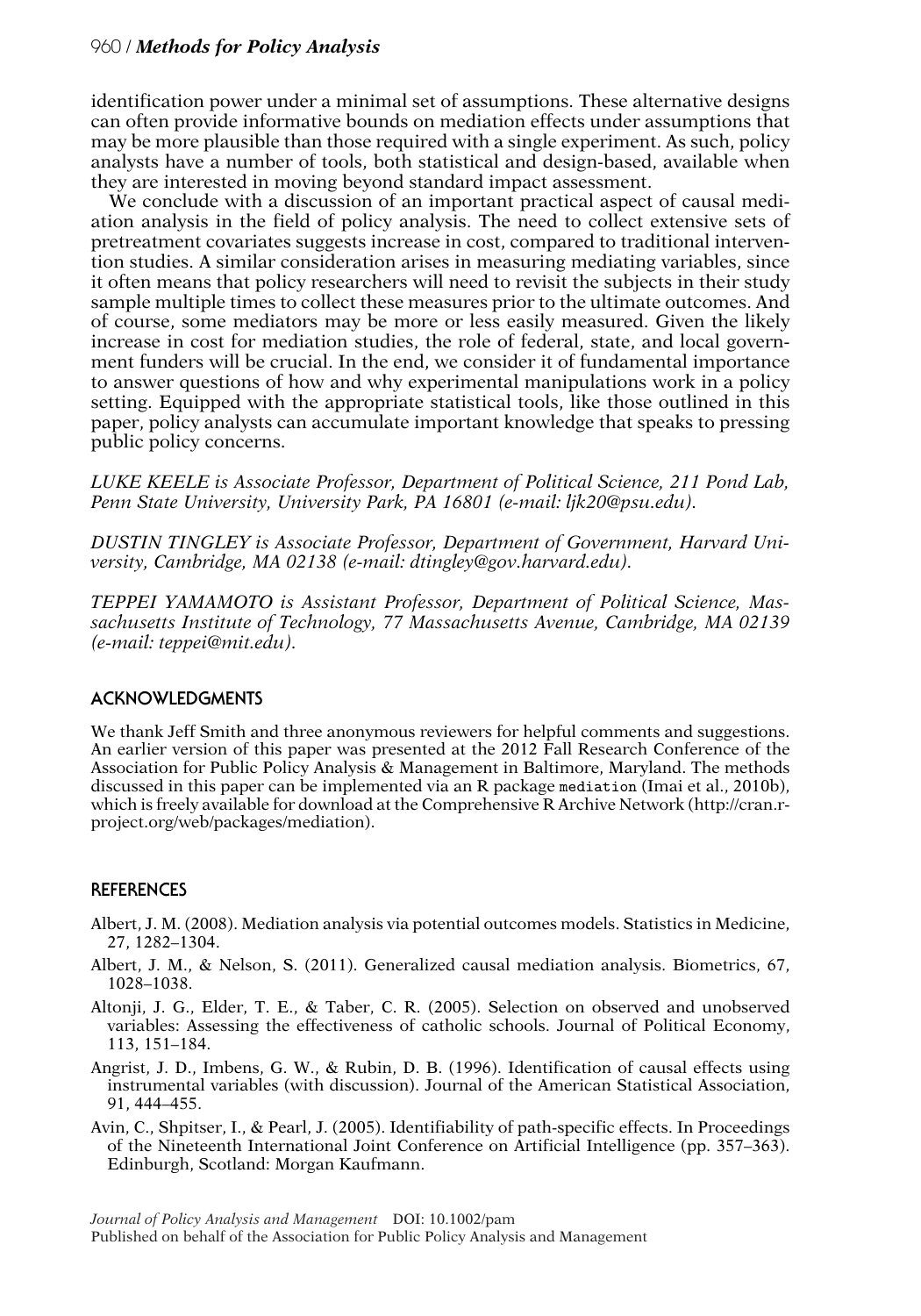- Baron, R. M., & Kenny, D. A. (1986). The moderator-mediator variable distinction in social psychological research: Conceptual, strategic, and statistical considerations. Journal of Personality and Social Psychology, 51, 1173–1182.
- Bloom, H. S. (2006). The core analytics of randomized experiments for social research. MRDC working papers on research methodology.
- Bloom, H. S. (2010). Nine lessons about doing evaluation research: Remarks on accepting the Peter H. Rossi Award.
- Brady, H. E., & Collier, D. (2004). Rethinking social inquiry: Diverse tools, shared standards. Rowman & Littlefield, Lanham, Maryland.
- Deaton, A. (2010a). Instruments, randomization, and learning about development. Journal of Economic Literature, 48, 424–455.
- Deaton, A. (2010b). Understanding the mechanisms of economic development. Journal of Economic Perspectives, 24, 3–16.
- Flores, C. A., & Flores-Lagunes, A. (2009). Identification and estimation of causal mechanisms and net effects of a treatment under unconfoundedness. IZA Discussion Paper No. 4237.
- Flores, C. A., & Flores-Lagunes, A. (2010). Nonparametric partial identification of causal net and mechanism average treatment effects. Unpublished Manuscript.
- Galster, G. (2011). The mechanism(s) of neighbourhood effects: Theory, evidence, and policy implications. In H. van Ham, D. Manley, N. Bailey, L. Simpson, & D. Maclennan (Eds.), Neighbourhood effects research: New perspectives (pp. 23–56). New York: Springer.
- Gamoran, A. (2013). Educational inequality in the wake of no child left behind. Association for Public Policy and Management.
- Glynn, A. N. (2008). Estimating and bounding mechanism specific causal effect. Unpublished manuscript, presented at the 25th Annual Summer Meeting of the Society for Political Methodology, Ann Arbor, MI.
- Greenland, S., & Robins, J. M. (1994). Ecologic studies: Biases, misconceptions, and counterexamples. American Journal of Epidemiology, 139, 747–760.
- Harding, D. J., Gennetian, L., Winship, C., Sanbonmatsu, L., & Kling, J. (2011). Unpacking neighborhood influences on education outcomes: Setting the stage for future research. In G. Duncan & R. Murnane (Eds.), Whither opportunity: Rising inequality, schools, and children's life chances (pp. 277–296). New York: Russell Sage.
- Heckman, J., & Pinto, R. (2014). Econometric mediation analyses: Identifying the sources of treatment effects from experimentally estimated production technologies with unmeasured and mismeasured inputs. Econometric Reviews, 34(1–2), 6–31.
- Heckman, J. J., & Smith, J. A. (1995). Assessing the case for social experiments. Journal of Economic Perspectives, 9, 85–110.
- Heckman, J., Moon, S. H., Pinto, R., Savelyev, P., & Yavitz, A. (2010a). Analyzing social experiments as implemented: A reexamination of the evidence from the Highscope Perry Preschool Program. Quantitative Economics, 1, 1–46.
- Heckman, J. J., Moon, S. H., Pinto, R., Savelyev, P. A., & Yavitz, A. (2010b). The rate of return to the Highscope Perry Preschool Program. Journal of Public Economics, 94, 114–128.
- Heckman, J., Pinto, R., & Savelyev, P. (2013). Understand the mechanisms through which an influential early childhood program boosted adult outcomes. American Economic Review, 103, 2052–2086.
- Hill, J., Waldfogel, J., & Brooks-Gunn, J. (2002). Differential effects of high-quality child care. Journal of Policy Analysis and Management, 21, 601–627. Retrieved from http://dx.doi.org/10.1002/pam.10077.
- Holland, P. W. (1986). Statistics and causal inference (with discussion). Journal of the American Statistical Association, 81, 945–960.
- Holland, P. W. (1988). Causal inference, path analysis, and recursive structural equations models. Sociological Methodology, 18, 449–84.
- Hong, G. (2012). Editorial comments. Journal of Educational Effectiveness, 5, 213–214.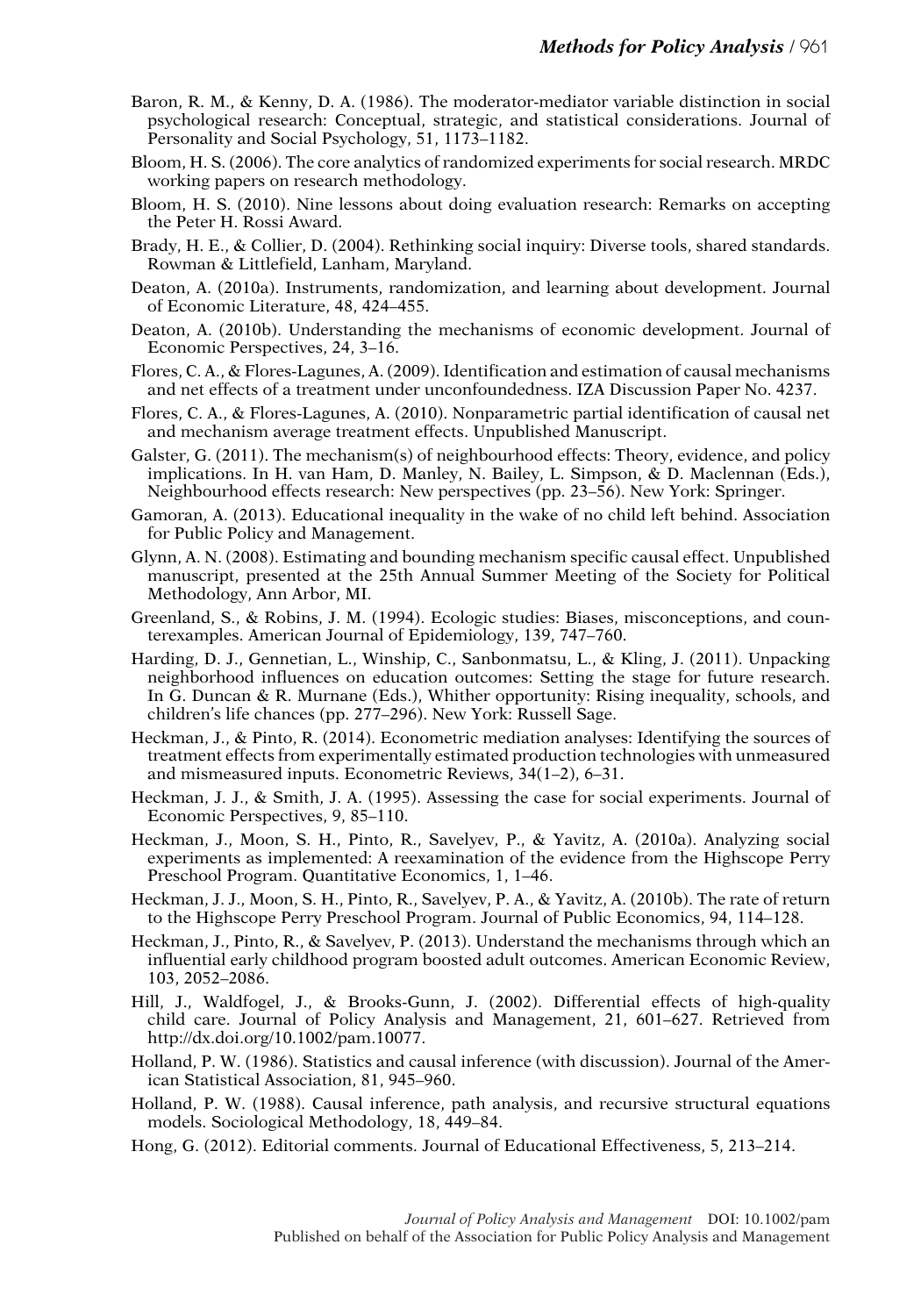- Huber, M. (2012). Identifying causal mechanisms in experiments (primarily) based on inverse probability weighting. Journal of Applied Econometrics, 29(6), 920–943.
- Imai, K., & Yamamoto, T. (2013). Identification and sensitivity analysis for multiple causal mechanisms: Revisiting evidence from framing experiments. Political Analysis, 21, 141– 171.
- Imai, K., Keele, L., & Tingley, D. (2010a). A general approach to causal mediation analysis. Psychological Methods, 15, 309–334.
- Imai, K., Keele, L., Tingley, D., & Yamamoto, T. (2010b). Causal mediation analysis using R. In H. D. Vinod (Ed.), Advances in social science research using R, Lecture Notes in Statistics (pp. 129–154). New York: Springer.
- Imai, K., Keele, L., & Yamamoto, T. (2010c). Identification, inference, and sensitivity analysis for causal mediation effects. Statistical Science, 25, 51–71.
- Imai, K., Keele, L., Tingley, D., & Yamamoto, T. (2011). Unpacking the black box of causality: Learning about causal mechanisms from experimental and observational studies. American Political Science Review, 105, 765–789.
- Imai, K., Tingley, D., & Yamamoto, T. (2013). Experimental designs for identifying causal mechanisms (with discussions). Journal of the Royal Statistical Society. Series A (Statistics in Society), 176, 5–51.
- Imai, K., Keele, L., Tingley, D., & Yamamoto, T. (2014). Commentary: Practical implications of theoretical results for causal mediation analysis, Psychological Methods.
- Imbens, G. W. (2003). Sensitivity to exogeneity assumptions in program evaluation. American Economic Review, 93, 126–132.
- Jo, B. (2008). Causal inference in randomized experiments with mediational processes. Psychological Methods, 13, 314–336.
- King, G., Tomz, M., & Wittenberg, J. (2000). Making the most of statistical analyses: Improving interpretation and presentation. American Journal of Political Science, 44, 341–355.
- Ludwig, J., Kling, J. R., & Mullainathan, S. (2011). Mechanism experiments and policy evaluations. Journal of Economic Perspectives, 25, 17–38.
- MacKinnon, D. P., Krull, J. L., & Lockwood, C. M. (2000). Equivalence of the mediation, confounding and suppression effect. Prevention Science, 1, 173–181.
- MacKinnon, D., Lockwood, C., Hoffman, J., West, S., & Sheets, V. (2002). A comparison of methods to test mediation and other intervening variable effects. Psychological Methods, 7, 83–104.
- Magat, W. A., Payne, J. W., & Brucato, P. F. (1986). How important is information format? An experimental study of home energy audit programs. Journal of Policy Analysis and Management, 6, 20–34.
- Manski, C. F. (1995). Identification problems in the social sciences. Harvard University Press, Cambridge, Massachusetts.
- Manski, C. F. (2007). Identification for prediction and decision. Cambridge, MA: Harvard University Press.
- Muller, D., Judd, C. M., & Yzerbyt, V. Y. (2005). When moderation is mediated and mediation is moderated. Journal of Personality and Social Psychology, 89, 852.
- Page, L. C. (2012). Principal stratification as a framework for investigating mediational processes in experimental settings. Journal of Research on Educational Effectiveness, 5, 215– 244.
- Pearl, J. (2001). Direct and indirect effects. In Proceedings of the Seventeenth Conference on Uncertainty in Artificial Intelligence (pp. 411–420). San Francisco, CA: Morgan Kaufmann.
- Pearl, J. (2014). Interpretation and identification of causal mediation. Psychological Methods.
- Puma, M. J., & Burstein, N. R. (1994). The national evaluation of the food stamp employment and training program. Journal of Policy Analysis and Management, 13, 311–330.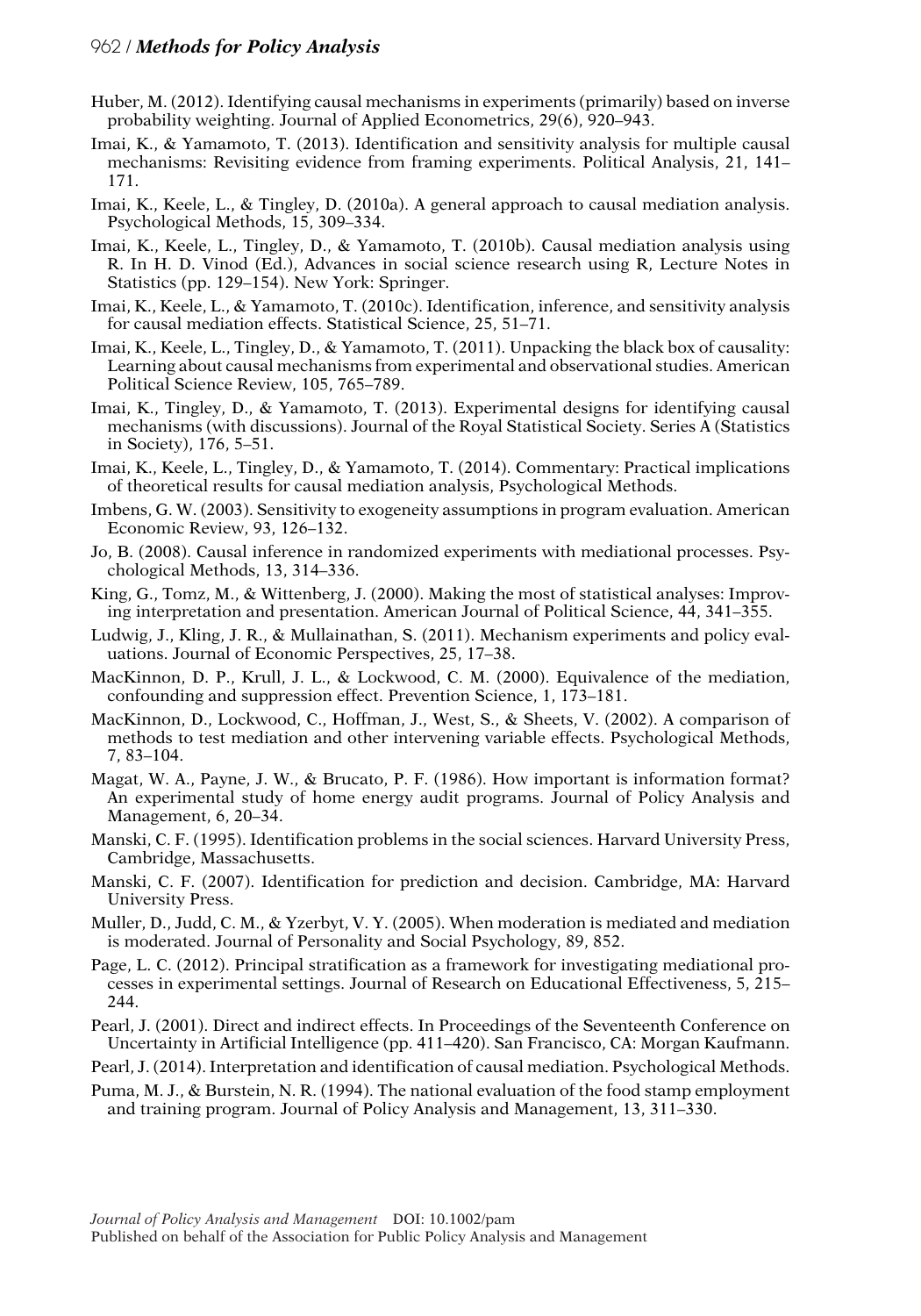- Robins, J. M. (2003). Semantics of causal DAG models and the identification of direct and indirect effects. In P. J. Green, N. L. Hjort, & S. Richardson (Eds.), Highly structured stochastic systems (pp. 70–81). Oxford: Oxford University Press.
- Robins, J. M., & Greenland, S. (1992). Identifiability and exchangeability for direct and indirect effects. Epidemiology, 3, 143–155.
- Robins, J. M., & Richardson, T. (2010). Alternative graphical causal models and the identification of direct effects. In P. Shrout, K. Keyes,  $\&$  K. Omstein (Eds.), Causality and psychopathology: Finding the determinants of disorders and their cures. (pp. 103–158). New York: Oxford University Press.
- Rosenbaum, P. R. (2002a). Attributing effects to treatment in matched observational studies. Journal of the American Statistical Association, 97, 1–10.
- Rosenbaum, P. R. (2002b). Covariance adjustment in randomized experiments and observational studies (with discussion). Statistical Science, 17, 286–327.
- Rubin, D. B. (1990). Comments on "On the application of probability theory to agricultural experiments. Essay on principles. Section 9" by J. Splawa-Neyman translated from the Polish and edited by D. M. Dabrowska and T. P. Speed. Statistical Science, 5, 472–480.
- Schweinhart, L. J., & Weikart, D. P. (1981). Effects of the Perry Preschool Program on youths through age 15. Journal of Early Intervention, 4, 29–39.
- Shapka, J. D., & Keating, D. P. (2003). Effects of a girls-only curriculum during adolescence: Performance, persistence, and engagement in mathematics and science. American Educational Research Journal, 40, 929–960.
- Simonsen, M., & Skipper, L. (2006). The costs of motherhood: An analysis using matching estimators. Journal of Applied Econometrics, 21, 919–934.
- Skrabanek, P. (1994). The emptiness of the black box. Epidemiology, 5, 5553–5555.
- Sobel, M. E. (2008). Identification of causal parameters in randomized studies with mediating variables. Journal of Educational and Behavioral Statistics, 33, 230–251.
- Spencer, S., Zanna, M., & Fong, G. (2005). Establishing a causal chain: Why experiments are often more effective than mediational analyses in examining psychological processes. Journal of Personality and Social Psychology, 89, 845–851.
- Tingley, D., Yamamoto, T., Hirose, K., Keele, L., & Imai, K. (2013). Mediation: R package for causal mediation analysis. Retrieved from the Comprehensive R Archive Network (CRAN), http://CRAN.R-project.org/package=mediation.
- Tingley, D., Yamamoto, T., Keele, L. J., & Imai, K. (2014). Mediation: R package for causal mediation analysis. Journal of Statistical Software, 59(5), 1–38.
- VanderWeele, T. J. (2012). Comments: Should principal stratification be used to study mediational processes? Journal of Research on Educational Effectiveness, 5, 245–249.
- VanderWeele, T. J. (2013). A three-way decomposition of a total effect into direct, indirect, and interactive effects. Epidemiology, 24, 224–232.
- Vinokur, A., & Schul, Y. (1997). Mastery and inoculation against setbacks as active ingredients in the jobs intervention for the unemployed. Journal of Consulting and Clinical Psychology, 65, 867–877.
- Vinokur, A., Price, R., & Schul, Y. (1995). Impact of the jobs intervention on unemployed workers varying in risk for depression. American Journal of Community Psychology, 23, 39–74.
- Weikart, D. P., Bond, J. T., & McNeil, J. T. (1978). The Ypsilanti Perry Preschool Project: Preschool years and longitudinal results through fourth grade. High/Scope Educational Research Foundation.
- Wolf, P. J., Kisida, B., Gutmann, B., Puma, M., Eissa, N., & Rizzo, L. (2013). School vouchers and student outcomes: Experimental evidence from Washington, DC. Journal of Policy Analysis and Management, 32, 246–270.
- Yamamoto, T. (2013). Identification and estimation of causal mediation effects with treatment noncompliance. Unpublished manuscript.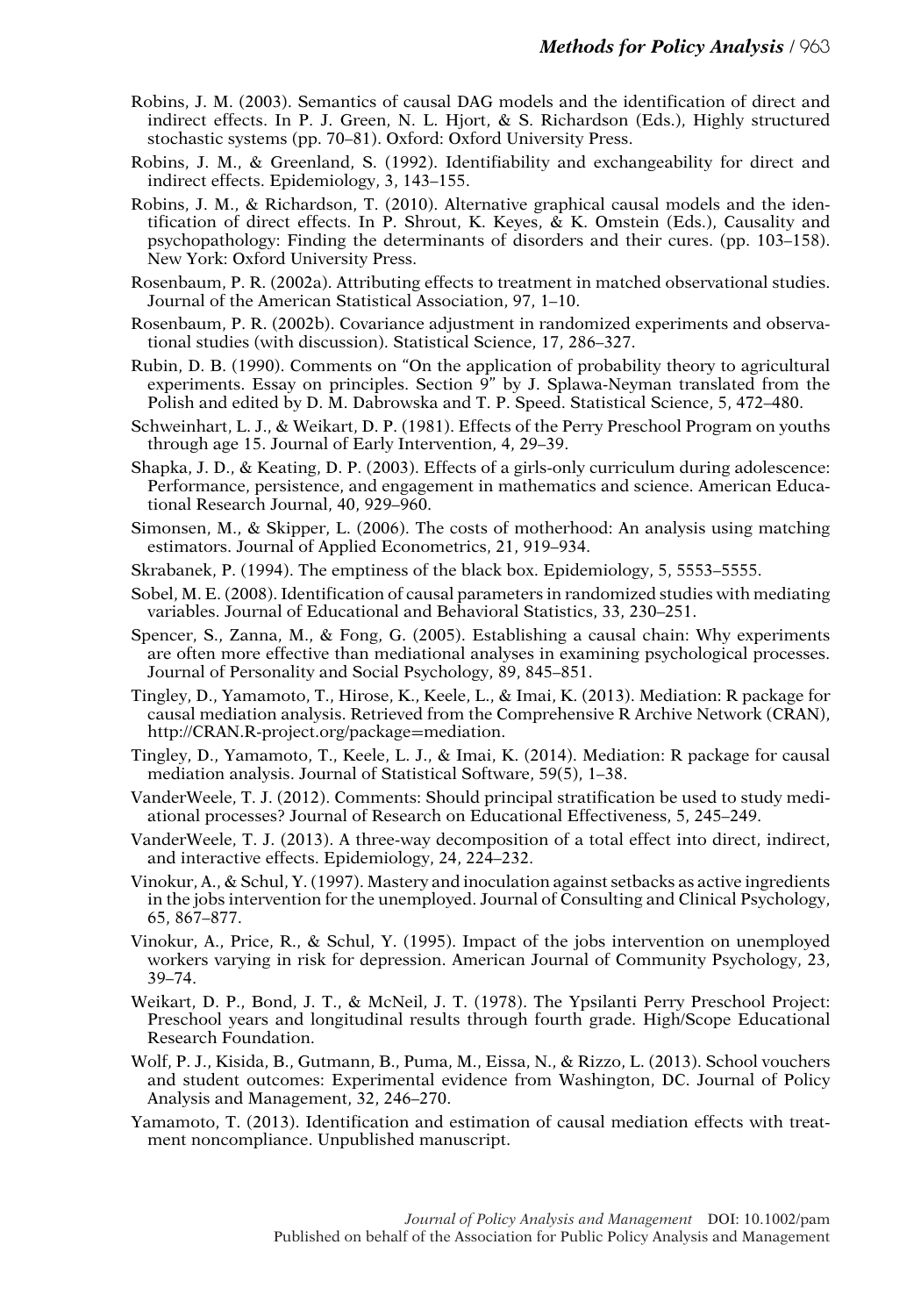## **APPENDIX A: MATHEMATICAL DETAILS FOR THE NONCOMPLIANCE CASE**

In this appendix, we provide a formal representation of the two assumptions discussed in the paper and provide a proof of the nonparametric identification result for the mediated and unmediated ITT, ACMET, and ANDET.

The two assumptions, exclusion restrictions and one-sided compliance, are commonly made in the analysis of randomized experiments with treatment noncompliance (Angrist, Imbens, & Rubin, 1996). Using the notation introduced in earlier, the assumptions can be formally represented as follows.

**Assumption 3** (Exclusion Restrictions)**.**

 $M_i(z, t) = M_i(z', t)$  *and*  $Y_i(z, t, m) = Y_i(z', t, m)$  *for any z*, *z*<sup>'</sup>, *t*  $\in$  {0, 1} *and*  $m \in M$ .

**Assumption 4** (One-Sided Noncompliance)**.**

$$
T_i(0) = 0
$$
 for all  $i = 1, ..., N$ .

Now, we show that the more general result of Yamamoto (2013) implies the nonparametric identification of the mediated and unmediated ITT effects, ACMET and ANDET under Assumptions 2., 3, and 4. In fact, the result is immediate by noting that Assumption 4 implies the monotonicity assumption in Yamamoto (2013) and that the ACMET, ANDET, and Assumption 2. are equivalent to the local average causal mediation effect, local average natural direct effect, and the local sequential ignorability assumption in Yamamoto (2013) under Assumption 4, respectively.

The expressions for the identified effects can also be obtained as special cases of the results by Yamamoto (2013). For example, the ACMET for the treatment baseline condition is given by

$$
\tilde{\delta}(1) = \int \int \mathbb{E}[Y_i \mid M_i = m, T_i = Z_i = 1, X_i = x]
$$
\n
$$
\times \left\{ p(m \mid T_i = Z_i = 1, X_i = x) + \frac{\Pr(T_i = 0 | Z_i = 1, X_i = x)}{\Pr(T_i = 1 | Z_i = 1, X_i = x)} p(m \mid T_i = 0, Z_i = 1, X_i = x) - \frac{\Pr(T_i = 0 \mid Z_i = 0, X_i = x)}{\Pr(T_i = 1 \mid Z_i = 1, X_i = x)} p(m \mid T_i = Z_i = 0, X_i = x) \right\} dm dF(x), \tag{A.1}
$$

where  $p(m \mid \cdot)$  represents the conditional density of the mediator. Note that this expression differs from the intuitively appealing estimator analogous to the usual Wald estimator for the local average treatment effect (Angrist, Imbens, & Rubin, 1996). That is, one might be tempted to first estimate the mediated ITT effects by simply "ignoring" the actual treatment and applying the estimation procedure to the assigned treatment, mediator, and outcome, and then dividing the resulting quantity by the estimated compliance probability to obtain an estimate of ACMET. Unfortunately, this naïve approach leads to a biased estimate even under Assumptions 3, 4, and 2.. The reason is that the actual treatment plays the role of a posttreatment mediator–outcome confounder, which renders the mediated ITT effects unidentified without additional assumptions about how  $T_i(1)$  and  $T_i(0)$  are jointly distributed (see Yamamoto, 2013, for more detailed discussion).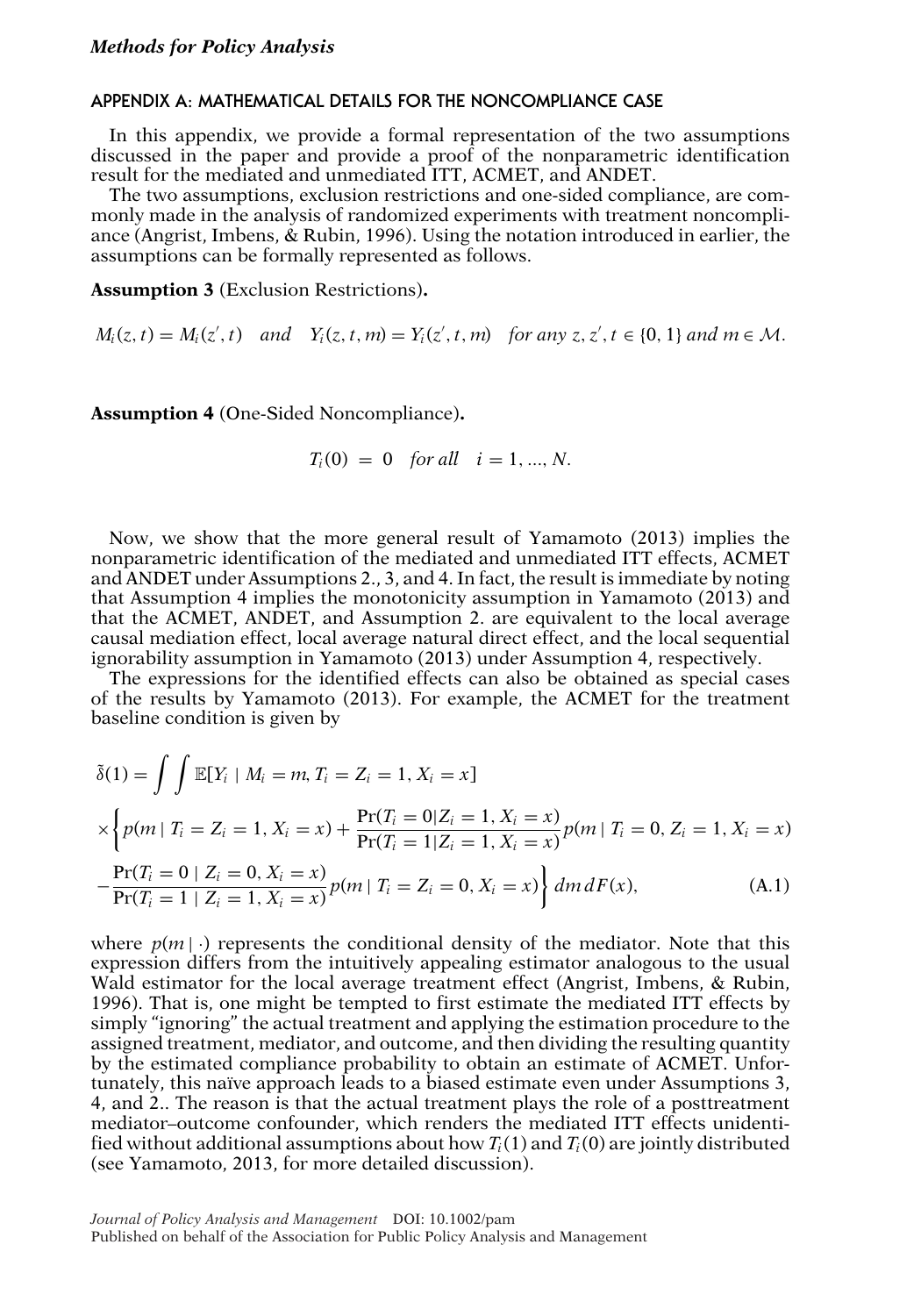## **APPENDIX B: SOFTWARE DETAILS**

In this section, we illustrate the use of the R package mediation (Tingley et al., 2013) for the application of the methods discussed in the main text. Specifically, we show the steps required to reproduce the empirical results in Sections and. See Tingley et al. (2014) for a full overview of mediation analysis in R with the mediation package.

First, we show the steps for producing the results in Table 1 and Figure 2. The data from the Perry Preschool program require a license, so we are unable to distribute the data with a replication file. The code is, however, available from the authors and partially reproduced below.

```
# First, load the mediation package
library(mediation)
# Fit model for mediator as a function of treatment and baseline
  covariates.
d \le - \ln(\text{cogn} \cap \text{treat} + \text{female} + \text{fhome} + \text{medu} + \text{mvork} + \text{fskilled} +mage + binet + density, data=perry)
# Fit outcome model as a function of treatment, mediator, and baseline
  covariates.
# Note that we omit an interaction between treatment and the mediator.
e < - glm(hs \degree treat + cogn + female + fhome + medu + mwork + fskilled
  + mage + binet + density, data=perry, family=binomial(''probit''))
# Estimation with inference via the nonparametric bootstrap
# The two model objects above are passed to the mediate function.
binary.boot <- mediate(d, e, boot=TRUE, sims=5000, treat=''treat'',
 mediator=''cogn'')
# We now summarize the results which are reported in Table 1
summary(binary.boot)
# Next, we pass the output from the mediate function to the medsens
  function.
# The medsens function then performs the sensitivity analysis.
sens.binary <- medsens(binary.boot, rho.by=.1, eps=.01, effect.
  type=''indirect'')
# Use summary function to display results
summary(sens.binary)
# Plot results from sensitivity analysis
plot(sens.binary, main='''', ylim=c(-.25,.25), ask=FALSE)
plot(sens.binary, sens.par=''R2'', sign.prod=1, r.type=2,
     ylim=c(0,0.4), xlim=c(0,0.7), ylab = ''', xlab = '''', main ='''')
title(ylab=''Proportion of Total Variance in \n Y Explained
     by Confounder'', line=2.5, cex.lab=.85)
title(xlab=''Proportion of Total Variance in \n M Explained
     by Confounder'', line=3, cex.lab=.85)
```